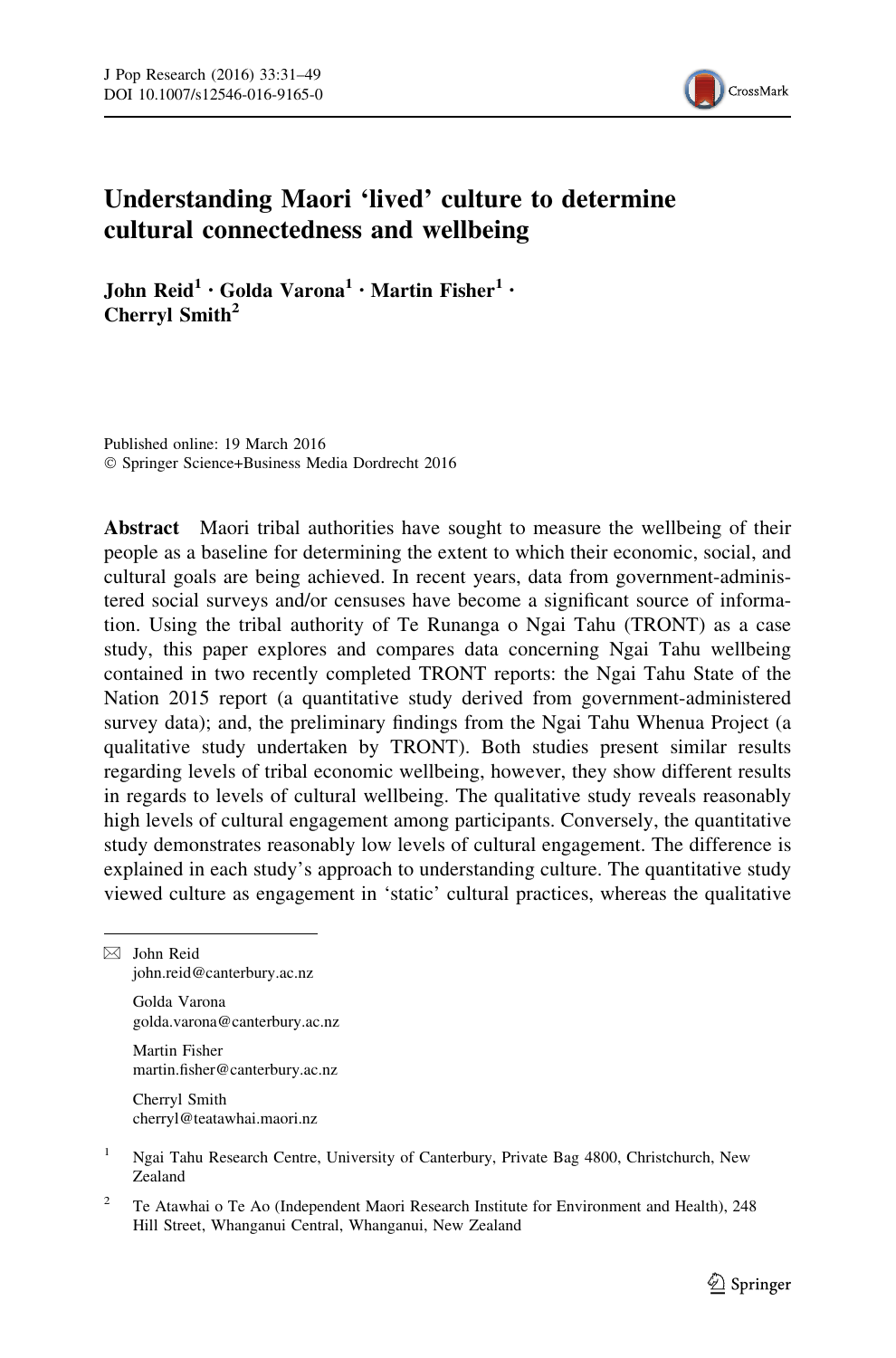study viewed Maori culture as a 'lived' set of deep networks and connections between individuals, their whanau (extended family), and places of symbolic cultural importance (particularly land and water). It is argued that measuring 'lived' culture would provide a better means of ascertaining cultural wellbeing. It is suggested that a useful means of measuring Maori lived culture would be to determine the quality and depth of relational networks.

Keywords Historical trauma · Land loss · Colonisation · Ngāi Tahu Māori · Health and wellbeing · Identity

## Introduction

Colonisation significantly disrupts Indigenous peoples' ways of life and their longestablished relationship with their lands. For Maori in Aotearoa/New Zealand, the loss of traditional lands has resulted in intergenerational material poverty, undereducation, unemployment, and dependence on social welfare (Gracey and King [2009;](#page-17-0) Tribunal [1991\)](#page-18-0). Similar social and economic challenges have also been reported for displaced Indigenous peoples in other parts of the world (Adelson [2005;](#page-16-0) Cernea [2004](#page-16-0); Cooke et al. [2007;](#page-17-0) Gebre [2003](#page-17-0)). However, the effects of colonisation, particularly of land loss and forced displacement, go far beyond material poverty and economic marginalisation.

In recent decades, health researchers and practitioners have come to realise that mass traumatic events, such as displacement and land loss from colonisation, generate chronic, as well as acute, collective psychological suffering for Indigenous peoples (Atkinson [2002;](#page-16-0) Brave Heart [2003;](#page-16-0) Duran and Duran [1995;](#page-17-0) Evans-Campbell [2008;](#page-17-0) Walters et al. [2011](#page-18-0)). Scholars such as Strathern [\(1988](#page-17-0)), Bird-David [\(1999](#page-16-0)), Strang [\(2004](#page-17-0)), Ingold [\(1995](#page-17-0)) and Willerslev [\(2007](#page-18-0)) explain that this is partly because Indigenous people view themselves as a part of the natural world, not apart from it; that is, their worldview is one of mutualistic relationships with both humans and non-humans. These relationships have been built over time and across generations, and permeate all aspects of Indigenous being and living. Thus, more than merely the loss of a material or economic resource, the loss of land is also an assault on the essence of Indigenous culture and ways of being. For Maori, culture and identity are fundamentally built on the reciprocal relationships formed with whanau [extended family] and whenua [land/place]. Thus, the loss of whenua during colonisation not only created intergenerational economic problems for Maori, but also compromised cultural and psychological wellbeing. Such consequences continue to be felt by Maori (Gracey and King [2009;](#page-17-0) King et al. [2009;](#page-17-0) Tribunal [1991\)](#page-18-0).

Increasingly, Maori tribal authorities have sought to measure the status of wellbeing of their people as a baseline for determining the extent to which their economic, social and cultural goals are being achieved. In recent years, data from government-administered social surveys and/or censuses have become a significant source of information for tribal authorities. However, there has been no consistent method of measuring wellbeing beyond the economic or material, resulting in a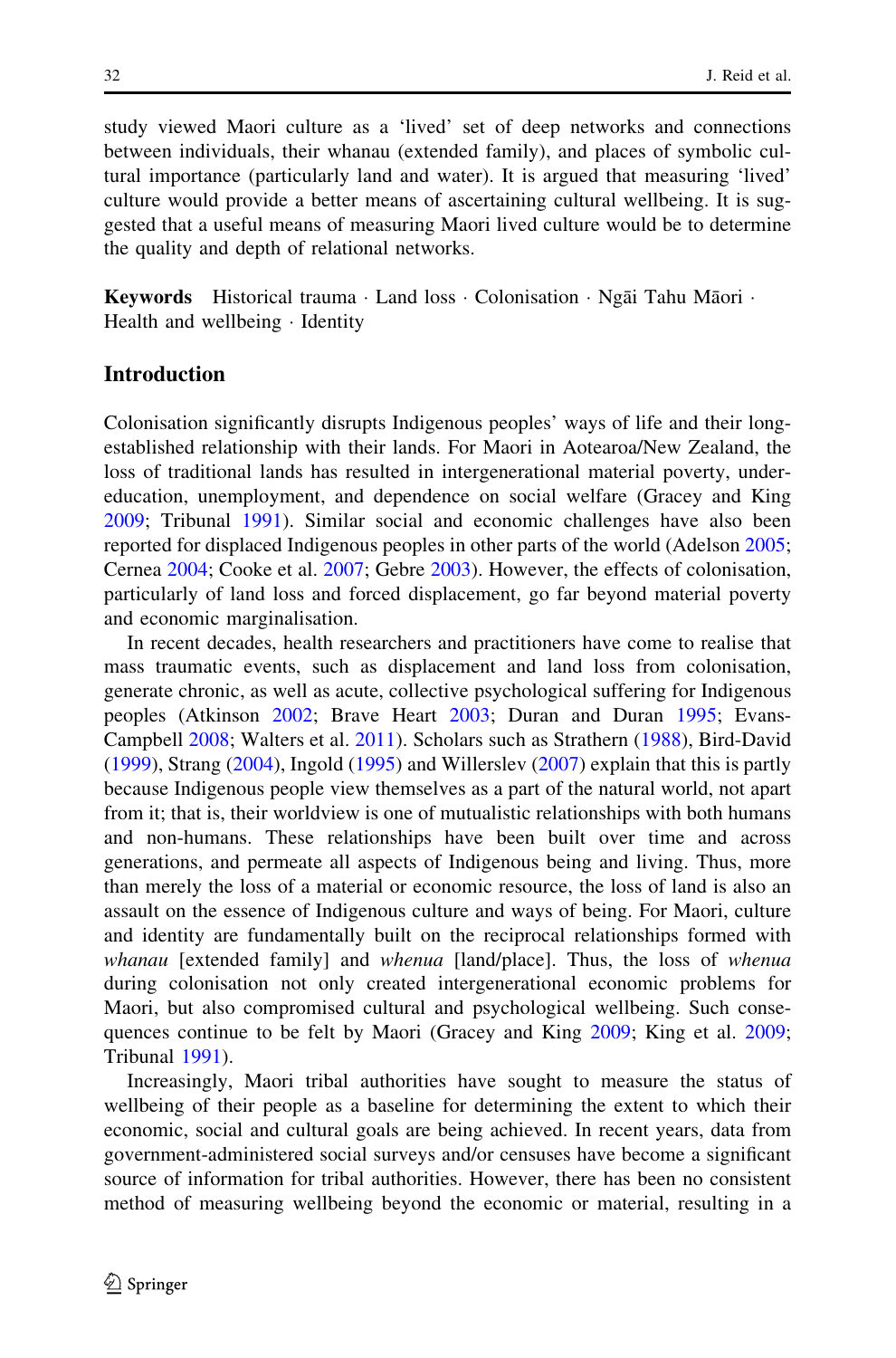<span id="page-2-0"></span>variety of reports that present a range of sometimes confusing data, particularly for social and/or cultural aspects of wellbeing. Furthermore, these existing data sources can be marked by systems of logic and methods of enumeration and categorisation that do not fully capture the sorts of data significant to iwi [tribal] cultural development in particular, or that are congruent with Maori ways of being in general (Kukutai and Rarere [2013,](#page-17-0) [2015](#page-17-0); Kukutai and Walter [2015](#page-17-0)). This issue has also been noted for Indigenous peoples in other parts of the world (Axelsson and Skold [2011;](#page-16-0) Hamilton and Inwood [2011](#page-17-0); Ziker [2011\)](#page-18-0). Given that dependence on secondary data sources can be limiting, the Ngai Tahu people, through their tribal authority, have initiated research programmes and projects that aim to gather indepth, primary source data. Using the tribal authority of Te Runanga o Ngai Tahu (TRONT) as a case study example, this paper explores and compares data concerning Ngai Tahu wellbeing contained in two recently completed TRONT



Fig. 1 Map of Te Waipounamu, the South Island of NZ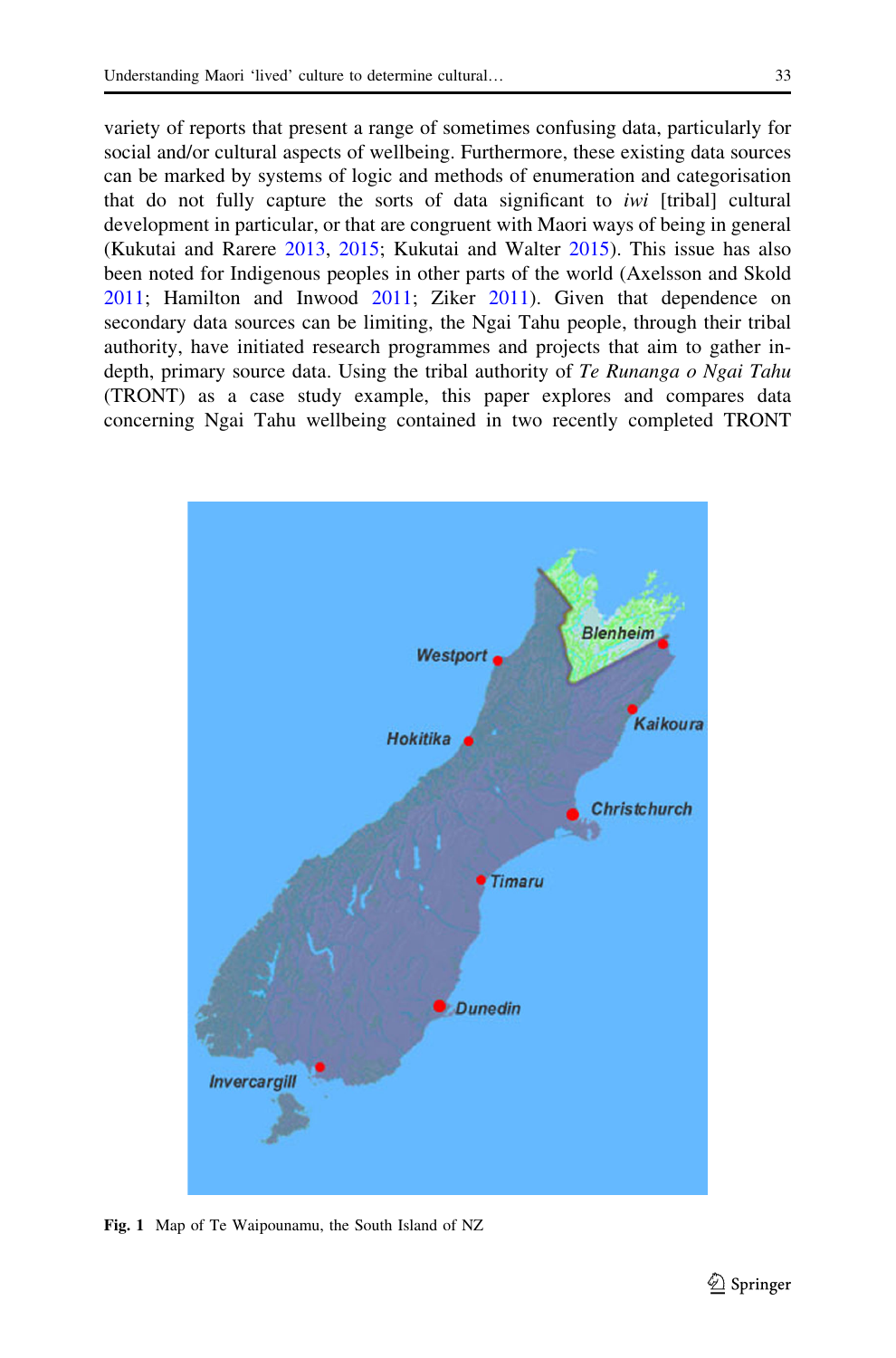reports: the Ngai Tahu State of the Nation [2015](#page-17-0) (State of the Nation) report; and, the preliminary findings from the Ngai Tahu Whenua Project.

#### Ngai Tahu Maori: a background

The Indigenous inhabitants of Aotearoa/New Zealand, collectively referred to as Maori or tangata whenua [people of the land], consist of a diverse number of iwi [tribes] and [clans]. One of the largest iwi both demographically and geographically is Ngai Tahu, located in Te Waipounamu [New Zealand's South Island] (see Fig. [1,](#page-2-0) for map).

Ngai Tahu trace their whakapapa [genealogy] back to Paikea, who came from the Polynesian homeland of Hawaiki, through to his descendant, Tahu Potiki, from whom they take their tribal name. In the seventeenth century, Ngai Tahu migrated south from the North Island's East Coast, eventually crossing the Cook Strait to the South Island. By the end of the eighteenth century, through both conflict and intermarriage, the Ngai Tahu tribe eventually established its authority over most of the South Island (Anderson [1998\)](#page-16-0).

Ngai Tahu's tribal structure was quite loose, with five primary hapu ruling with relative independence in their regions. The bonds between these often warring hapu were strengthened when Ngati Toa leader Te Rauparaha invaded in the 1830s. The iwi who bore the brunt of the incursion along the northern half of the South Island's east coast, Ngati Kuri at Kaikoura and Ngai Tuahuriri at Kaiapoi, sought the aid of their cousins to the south, Ngati Irakehu and Ngati Huirapa, who had grown wealthy through trade and had muskets and ships. Eventually, Ngai Tahu repulsed Te Rauparaha and, by 1839, peace was negotiated (Anderson [1998](#page-16-0)).

#### Colonisation and land loss

A year later, British and Maori representatives, including Ngai Tahu leaders, signed the Treaty of Waitangi. The English version established their sovereignty across New Zealand. The Māori treaty merely gave the British authority to control their own countrymen. By 1864, Ngai Tahu had sold 34.5 million acres of land, believing this would strengthen their burgeoning political and economic relationship with the British. The Crown promised schools and hospitals to justify the low prices paid for the lands and promised substantial reserves in addition to their settlements, including food gathering sites (O'Malley [2014](#page-17-0)). However, the Crown failed to provide the schools and hospitals and offered marginal, miniscule reserves. Within a generation, Ngai Tahu were landless and impoverished while settlers were provided with cheap, wide-ranging estates (Tribunal [1991](#page-18-0); Evison [1997](#page-17-0)).

When it became clear the Crown would not honour its promises, Ngai Tahu petitioned the government and a Commission of Inquiry investigated and largely upheld Ngai Tahu's claims. Consequently, largely worthless, inaccessible and unuseable land in the inhospitable south was returned in the 1900s (Evison [1997\)](#page-17-0). Ngai Tahu continued to petition the government, receiving limited financial compensation in the 1940s that did not quell the drive for compensation (Tau [2000\)](#page-17-0).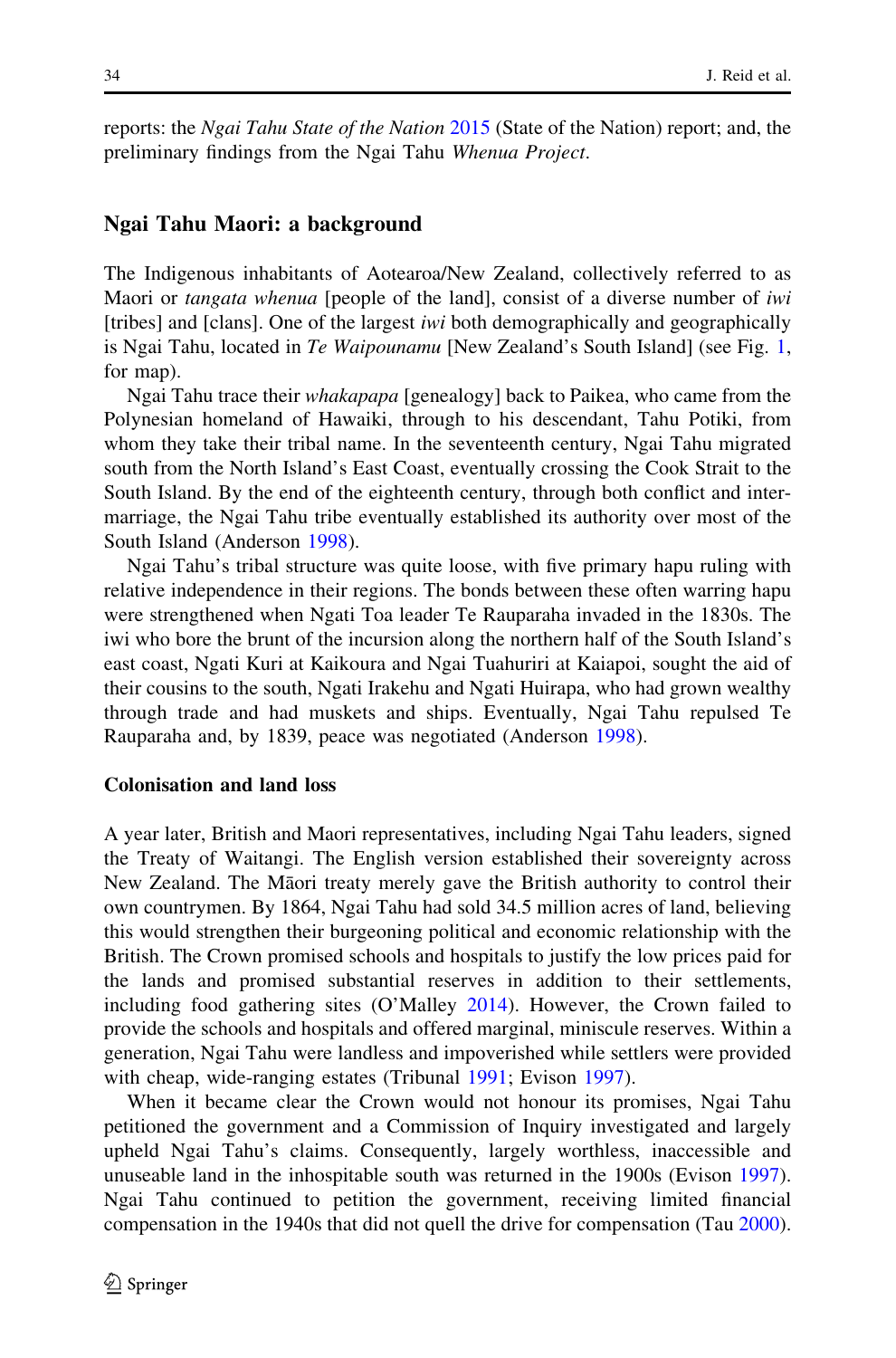#### The Ngai Tahu Treaty settlement

By the 1970s, the Crown could no longer ignore pressure from Maori leaders and protestors, Maori MPs, the judiciary, and a supportive section of Pakeha. Before the Labour Government suffered electoral defeat in 1975, Maori Affairs Minister Matiu Rata enacted the Treaty of Waitangi Act 1975, which established a permanent Commission of Inquiry, the Waitangi Tribunal, to inquire into Maori claims against the Crown. Initially limited to claims regarding Crown actions from 1975 onward, when Labour was re-elected 10 years later, the Tribunal's reach was extended back to the signing of the Treaty of Waitangi in 1840 (Orange [2014](#page-17-0)). Consequently, there was a rapid increase in the number of claims, and the system soon became overloaded. The Waitangi Tribunal only held powers of recommendation and it was the Crown's responsibility to resolve Maori claims so, as the claims increased, the Crown realised it needed a coordinated policy (Ward [1999](#page-18-0)).

The Treaty of Waitangi Policy Unit (ToWPU) was established in 1988 to develop a settlement strategy and lead direct negotiations (Hill [2009\)](#page-17-0). By 1993, a Ministerin-Charge of Treaty of Waitangi Negotiations was established at the Cabinet level and the ToWPU was renamed as the Office of Treaty Settlements in 1995 (OTS). Ngai Tahu was among the first to submit their historical claims to the Waitangi Tribunal in 1986. The Ngai Tahu claim was heard from 1987–1989 to 1991–1995, with four reports published by the Tribunal. Negotiations between Ngai Tahu and the National Government began in 1991, breaking down between 1994 and 1996 before concluding with a Deed of Settlement in 1997 and legislation formalising the agreement in 1998 (Fisher [2015](#page-17-0)).

Ngai Tahu's Treaty settlement was worth \$170 million but due to a number of enhancing mechanisms, its real value was far greater. In addition to the baseline \$170 million quantum, Ngai Tahu negotiators also obtained (Ngai Tahu Deed of Settlement [1997](#page-17-0)):

- A relativity mechanism that allowed for 'top ups' if future settlements with other iwi saw the Crown go over its initial total settlement amount;
- Interest on the unpaid sum that was worth approximately \$25 million;
- Right of First Refusal (RFR) which provided Ngai Tahu the first right to purchase Crown lands when they became available for privatisation;
- Deferred Selection Process (DSP) that allowed Ngai Tahu to purchase certain valuable Crown properties, such as schools and police stations, that would be leased back at market rates to government departments;
- Dedicated seats on Conservation boards;
- The return, in fee simple, of sites of cultural significance such as Tutaepatu Lagoon, Lake Waihora (Ellesmere) and the Crown Titi Islands;
- Legal instruments to provide Ngai Tahu a voice in resource consent and conservation processes;
- Crown Apology and Historical Account; and,
- The establishment of a governing body with a legal personality: Te Runanga o Ngai Tahu—The Ngai Tahu Council.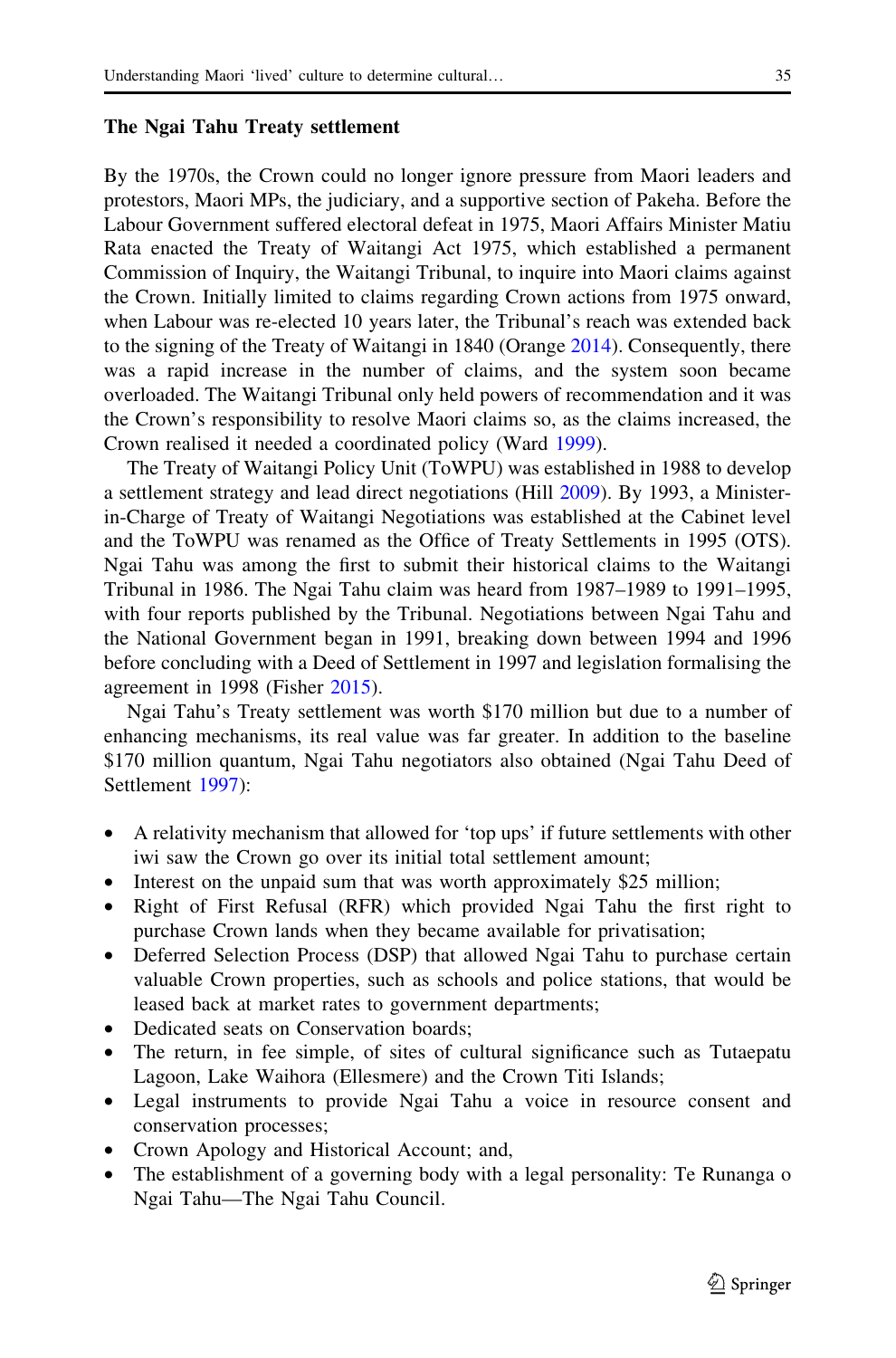# The State of the Nation report

The *State of the Nation* report was commissioned by TRONT, the tribal governing body for Ngai Tahu, to assist the tribe in assessing their progress in realising their goals for tribal recovery and further development following the Treaty settlement. It is the first report of its kind for Ngai Tahu. The report draws heavily on available secondary data sources, mainly from the 2013 New Zealand Census and Te Kupenga 2013, the first New Zealand-wide post-census survey of Maori wellbeing conducted by Statistics New Zealand. Although both the 2013 New Zealand Census and Te Kupenga 2013 present comprehensive information on Maori, the following discussion focuses on data that Ngai Tahu found crucial to their tribal development, as reflected in the State of the Nation report.

# Economic wellbeing

Since 1998, Ngai Tahu have grown the value of their settlement to over NZ\$1 billion. The benefits of the settlement flow to individual members of the tribe through personal and papatipu runanga [constituent councils] distribution schemes. Annual grants are provided to the 18 papatipu runanga as well as educational, sports and hardship grants for the young and elderly. Over NZ\$350 million has been distributed for tribal development since the settlement. In addition, retirement schemes such as Whai Rawa have been established and successful whanau- and papatipu runanga-oriented businesses such as Ngai Tahu Pounamu have blossomed (Te Runanga o Ngai Tahu Annual Report [2015](#page-18-0)).

Data from the *State of the Nation* report show that many members of the tribe now appear to have average to high levels of material wellbeing relative to the rest of the New Zealand population. In particular, the report notes the following. First, Ngai Tahu are a young, growing population, with over 30 % under 15 years of age (see Table [1\)](#page-6-0).

Second, increasing numbers of Ngai Tahu are achieving higher levels of education and professional training. Third, the majority of Ngai Tahu are in employment—73 % are engaged in the labour force, and the median actual household income for Ngai Tahu is the same as the median actual household income for the rest of New Zealand, at NZ\$81,000 (data not shown). Fourth, 42.3 % of Ngai Tahu own or partly own the home they live in, compared to 49.8 % of all New Zealanders. In sum, the report shows that Ngai Tahu now experience relatively high levels of material wellbeing and living standards: younger generations of Ngai Tahu are well educated; the majority are in gainful employment; and household median incomes and levels of home ownership are almost on par with the rest of the New Zealand population (see tables in ''[Appendix](#page-13-0)'').

# Cultural wellbeing

While the data show that a considerable number of Ngai Tahu *whanau* have had significant improvements in their material wellbeing, the findings for Ngai Tahu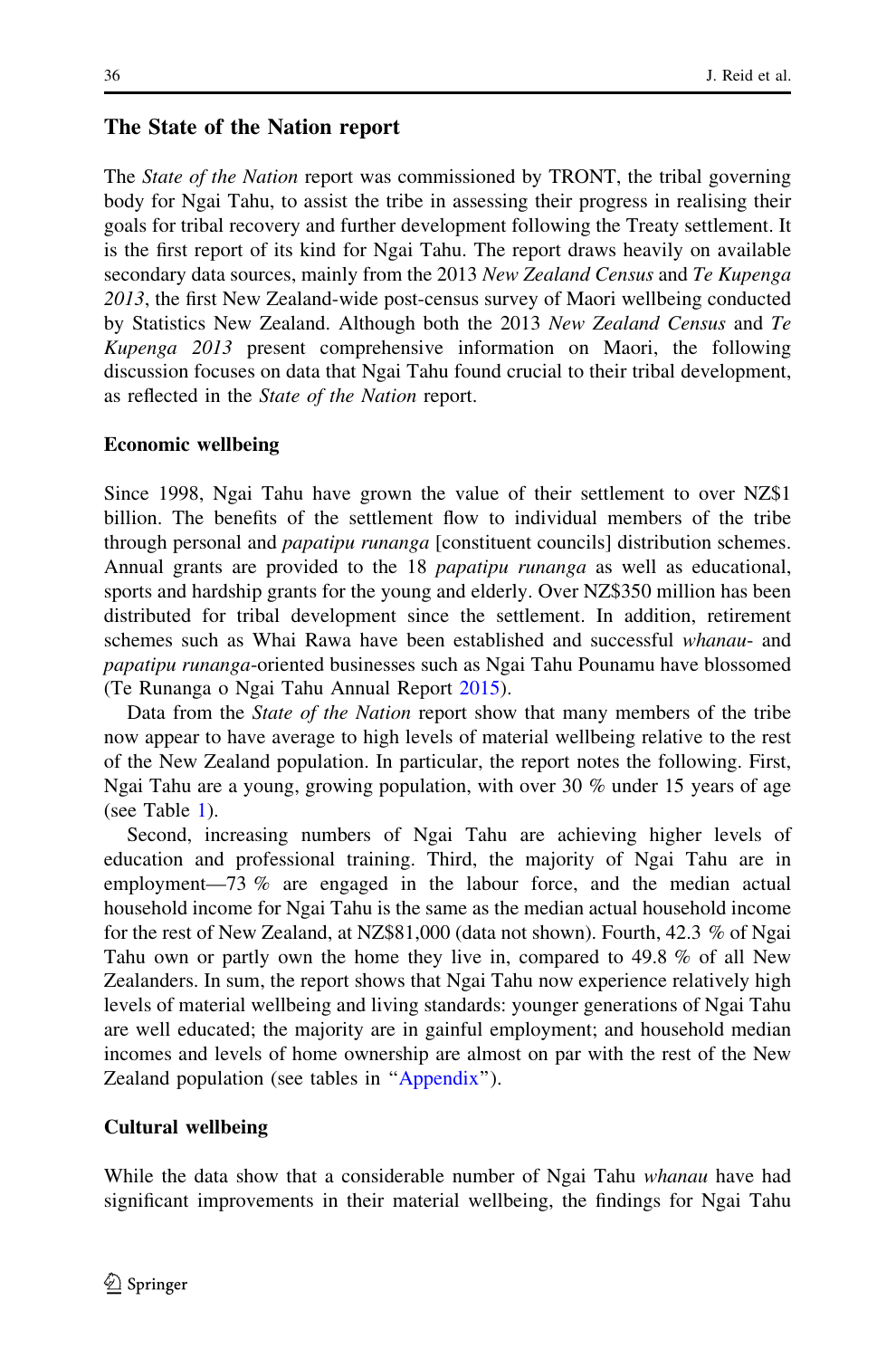<span id="page-6-0"></span>

| Table 1 Distribution of Ngai          |                      | Tahu population by age groups and sex, 1991-2013 |                             |                               |                                                  |                     |                                                        |                                        |                                                      |                          |
|---------------------------------------|----------------------|--------------------------------------------------|-----------------------------|-------------------------------|--------------------------------------------------|---------------------|--------------------------------------------------------|----------------------------------------|------------------------------------------------------|--------------------------|
| Age group                             | 1991                 |                                                  | 1996                        |                               | <b>2001</b>                                      |                     | 2006                                                   |                                        | 2013                                                 |                          |
|                                       | Male                 | Female                                           | Male                        | Female                        | Male                                             | Female              | Male                                                   | Female                                 | Male                                                 | Female                   |
| $0-14$                                |                      |                                                  |                             |                               |                                                  | 6867                |                                                        |                                        | 9036                                                 | 8706                     |
| $15 - 44$                             | 3447<br>4686<br>1380 | 3261<br>5166<br>1527                             | 5082<br>6252<br>1980<br>483 | $7458$<br>7458<br>2277<br>711 |                                                  | 9942<br>3210<br>945 |                                                        |                                        | 9933                                                 |                          |
| 45-64                                 |                      |                                                  |                             |                               |                                                  |                     |                                                        |                                        |                                                      | $12,603$<br>6147<br>1929 |
| $65 - 84$                             | 348                  | 450                                              |                             |                               | 7032<br>7665<br>702<br>702<br>30<br>30<br>18,147 |                     | 8325<br>9483<br>5774<br>1062<br>90 214<br>4514<br>71.4 | 8154<br>12,156<br>4704<br>1431<br>1431 | 4782<br>1482<br>66<br>25,293<br>46.1<br>76.9<br>78.9 |                          |
| 85+ years                             |                      | 33                                               | $\overline{21}$             | 39                            |                                                  | 66                  |                                                        |                                        |                                                      | 135                      |
| Total population                      | $\frac{12}{9876}$    | 10,437                                           | 13,809                      | 15,321                        |                                                  | 21,033              |                                                        | 26,517                                 |                                                      | 29,523                   |
| Male (%)                              |                      |                                                  | 47.4                        |                               | 46.3                                             |                     |                                                        |                                        |                                                      |                          |
| Secondary school quals. or higher (%) | $\overline{1}$       |                                                  |                             |                               |                                                  |                     |                                                        |                                        |                                                      |                          |
| In labour force $(\%)$                |                      |                                                  | $\frac{1}{2}$               |                               | $\overline{1}$                                   |                     | $\frac{1}{\sqrt{2}}$                                   |                                        |                                                      |                          |
| Living in rohe (%)                    | 58.1                 |                                                  | 53.6                        |                               | 49.6                                             |                     | 49.0                                                   |                                        |                                                      |                          |
| Home ownership $(\%)$                 | Ï                    |                                                  | Ï                           |                               | Ï                                                |                     |                                                        |                                        | 42.3                                                 |                          |
| Source: NZ Census (2013)              |                      |                                                  |                             |                               |                                                  |                     |                                                        |                                        |                                                      |                          |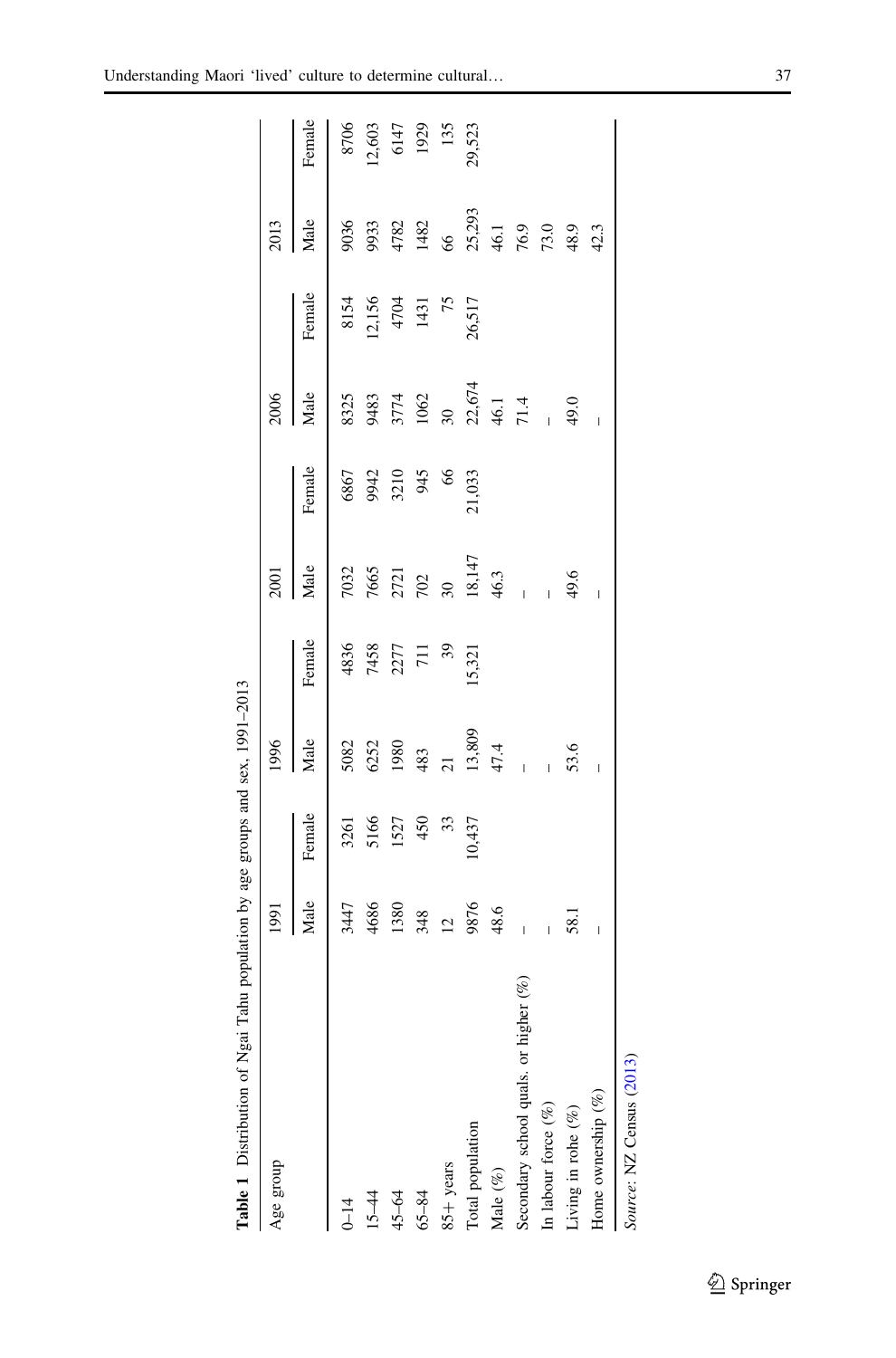cultural wellbeing are not as clear-cut. For example, cultural data indicate that only 37.2 % of Ngai Tahu believe that it is very important to be engaged in Maori culture, while 26.9 % believe it may be somewhat important, and 35.9 % believe that it is not at all important (see Table 2).

However, further data also indicate that 84 % of Ngai Tahu claimed either very strong  $(51.8\%)$ , or moderately strong  $(31.5\%)$ , connections to their ancestral marae [meeting place] as turangawaewae [traditional homeplace]. On the one hand, reports of such strong connections are not surprising—the findings of Maori researchers confirm, for example, that for many Maori, the *marae* remains a place of significance (Kukutai and Rarere [2015\)](#page-17-0). On the other hand, figures showing the level of importance given to engagement with Maori culture by Ngai Tahu do not seem to align with this. Qualitative findings from the Whenua Project, however, explain some of the deeply held Ngai Tahu views on culture and wellbeing.

#### Whenua Project

The Whenua Project catalogues extended, open-ended narratives that detail the family and life histories, as well as the collective and personal concerns and aspirations, of 80 Ngai Tahu tribal members residing in different locations across the South Island. Using a qualitative phenomenological approach, the main purpose of the Whenua Project is to conceptualise and explore the historical trauma of land loss, in order to find culturally relevant solutions to effectively support Maori health and wellbeing. Following the principles of Kaupapa Maori research [Maori research philosophy] that specify the adoption of a critical and participatory approach to research on Maori (Smith [2013](#page-17-0)), a *hui* [meeting] involving health and welfare professionals, project team members, Ngai Tahu tribal leaders, and tribal members

|                                              | Ngai Tahu |       |                     | Total Maori |       |                     |
|----------------------------------------------|-----------|-------|---------------------|-------------|-------|---------------------|
|                                              | Percent   |       | Confidence interval | Percent     |       | Confidence interval |
|                                              |           | Lower | Upper               |             | Lower | Upper               |
| Population distribution                      | 9.0       | 8.0   | 9.9                 | 100.0       | 100.0 | 100.0               |
| Importance of being engaged in Maori culture |           |       |                     |             |       |                     |
| Very/quite                                   | 37.2      | 31.9  | 42.5                | 46.3        | 44.9  | 47.6                |
| Somewhat                                     | 26.9      | 22.0  | 31.8                | 24.2        | 22.9  | 25.6                |
| A little/not at all                          | 35.9      | 30.6  | 41.2                | 29.5        | 28.3  | 30.7                |
| Strength of connection to ancestral marae    |           |       |                     |             |       |                     |
| Very strongly/strongly                       | 51.8      | 44.6  | 59.0                | 67.1        | 65.2  | 69.0                |
| Somewhat                                     | 31.5      | 24.0  | 39.0                | 23.0        | 21.2  | 24.8                |
| Weakly/very weakly/not at all                | 16.7      | 11.6  | 21.8                | 9.9         | 8.6   | 11.2                |

Table 2 Ngai Tahu views on Maori culture

Source: Te Kupenga [\(2013](#page-17-0))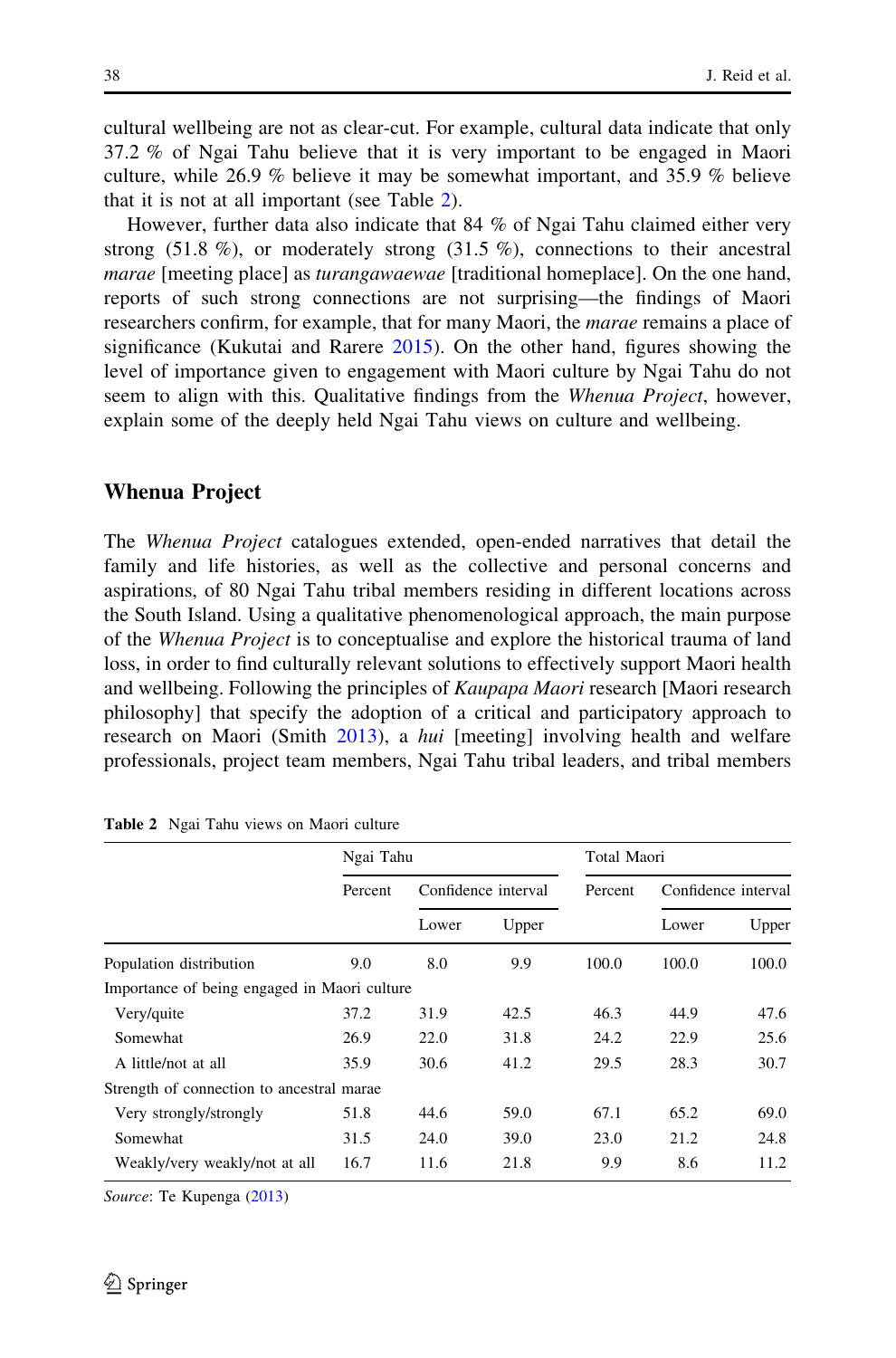was first held to discuss the project. Suggestions and ideas that were raised during the *hui* were incorporated into aspects of the project. Interested *whanau* and key tribal members then facilitated the identification and establishment of a network of individuals and extended family willing to help and/or participate in the project either as key informants/storytellers or as field interviewers and community researchers. Next, visits were scheduled between Ngai Tahu project participants and Ngai Tahu community researchers, where unstructured interviews involving openended conversations, narratives and storytelling, or *purakau*, were held, enabling the participants to communicate and share their family life histories and lived experiences. This took place over a period of 20 months. After the completion of this process, common themes and patterns, as well as unique features, were then drawn out from the stories. For the first stage of analysis, qualitative thematic content analysis was used. Patterns and trends across the 80 project participants were then examined in conjunction with an analysis of historical and social contexts. Updates and feedback on the status of the analysis, and of the project as a whole, were then regularly circulated between project researchers, community researchers, and interested research participants and tribal members for their input, until complete findings are able to be finalised and presented formally to the tribe for action and feedback.

In sum, the Whenua Project gathered stories from 80 Ngai Tahu key informants/ storytellers from across five locations in the South Island, specifically: North Canterbury; Banks Peninsula; Christchurch; North Otago; and, Southland. Of the 80 project participants, 51 (63.7 %) were female, and 29 (36.3 %) were male. All were between the ages of 21 and 85 (see Table 3).

All of the 80 key informants/storytellers belong to at least one of 8 *whanau* involved in the study; however, many of them have historical connections and/or long-standing kinship ties to several other locations, whanau, hapu, and/or iwi not directly included in this study. Many of the key informants/storytellers also have long-standing historical links and/or kinship ties with each other.

#### Material wellbeing

The Whenua Project's qualitative findings on trauma and recovery from material poverty broadly confirm the data on material wellbeing presented in the State of the Nation report. The Whenua Project participants explained that earlier or past generations of their whanau had experienced prolonged and extreme levels of

| <b>Table 3</b> Research participants<br>by age group | Age group    | Number of<br>participants | Percent |
|------------------------------------------------------|--------------|---------------------------|---------|
|                                                      | $21 - 35$    | 20                        | 25      |
|                                                      | $36 - 49$    | 17                        | 22      |
|                                                      | $50 - 59$    | 22                        | 27      |
|                                                      | 60 and older | 21                        | 26      |
| <i>Source:</i> Whenua Project (2015)                 | Total        | 80                        | 100     |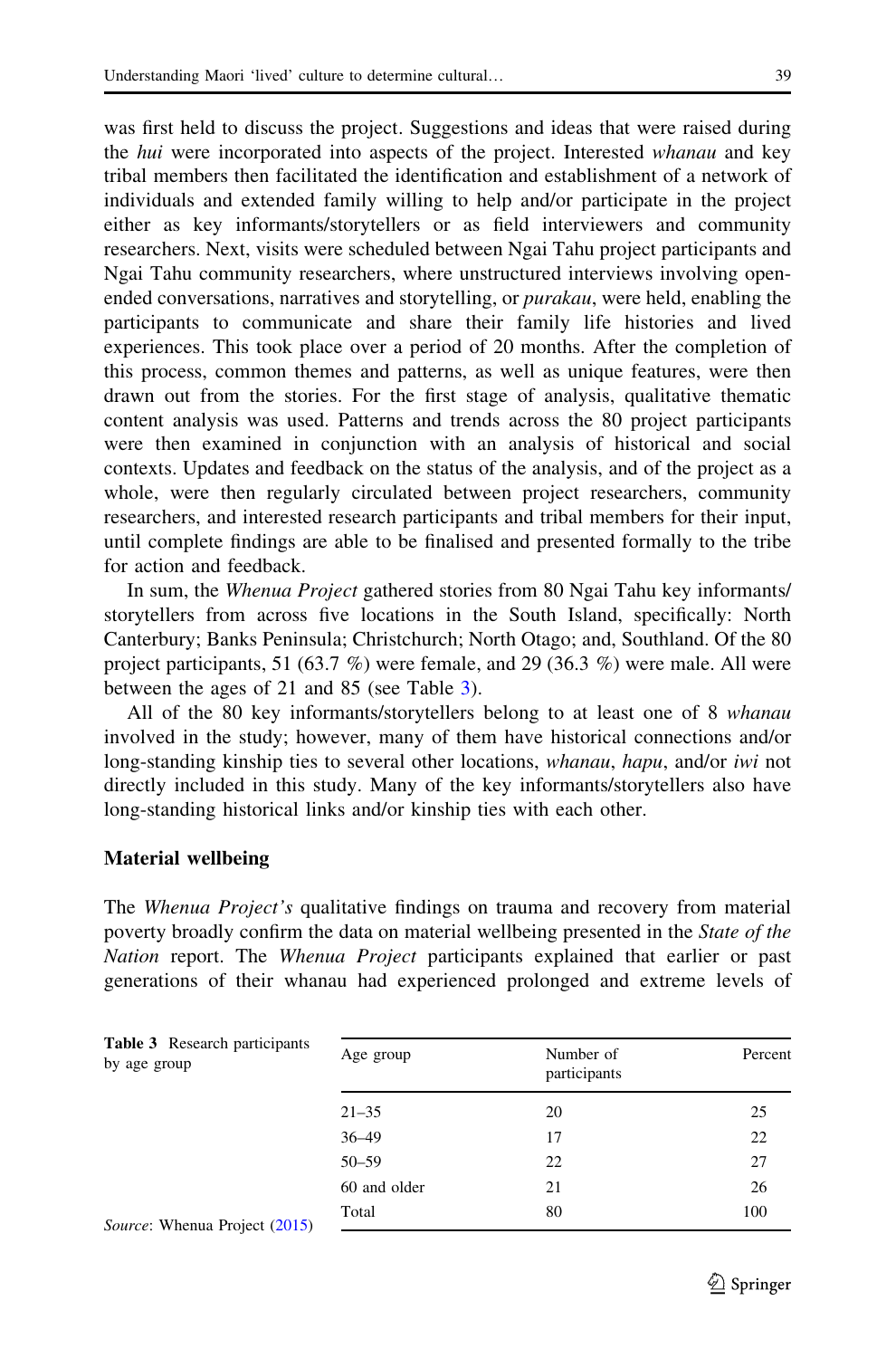poverty. These experiences included, but were not limited to, very poor housing and living conditions, joblessness and chronic lack of economic stability, and lack of educational opportunities. They pointed out that these unacceptable conditions are no longer experienced by the current generation to the same extent; although a number of older-aged Ngai Tahu shared that they still needed to find creative ways to make ends meet.

Summary findings from the Whenua Project show that the occurrence of narratives about personal or family experiences of material poverty has steadily decreased across age groups: that is, younger participants who shared stories about family or personal poverty were fewer compared with older participants who shared the same. This suggests that, over time, living conditions may have improved among families to the extent that material poverty has become less of a focus of concern for the current generation of Ngai Tahu.

#### Cultural wellbeing

Findings from the Whenua Project indicate that reciprocal relational links with whanau and whenua constitute a core cultural value and are seen by the majority of project participants as key to their cultural and psychological wellbeing. Of the 80 participants involved in the Whenua Project, 82.5 % mentioned maintaining links with *whanau* as a source of wellbeing, and 76.3 % mentioned access to, and continual relational links with, whenua as vital to their cultural and psychological health. Essentially, the vast majority valued whenua and turangawaewae [family connections], and matauranga [knowledge] associated with this sense of place (see Fig. 2).

More specifically, the narratives showed that the participants valued the building of reciprocal relationships with extended kin and with their traditional lands and waters, and the place-specific cultural knowledge and practices that form part of these relationships. For example, they repeatedly mentioned mahinga kai [traditional hunting and food gathering] and spending time in the bush or on the shorelines, alongside remarks about family and *kaitiakitanga* [guardianship]. They also described in detail some of the skills taught to them by their elders, and recalled



Fig. 2 Sources of cultural and psychological wellbeing. Source: Whenua Project ([2015\)](#page-18-0)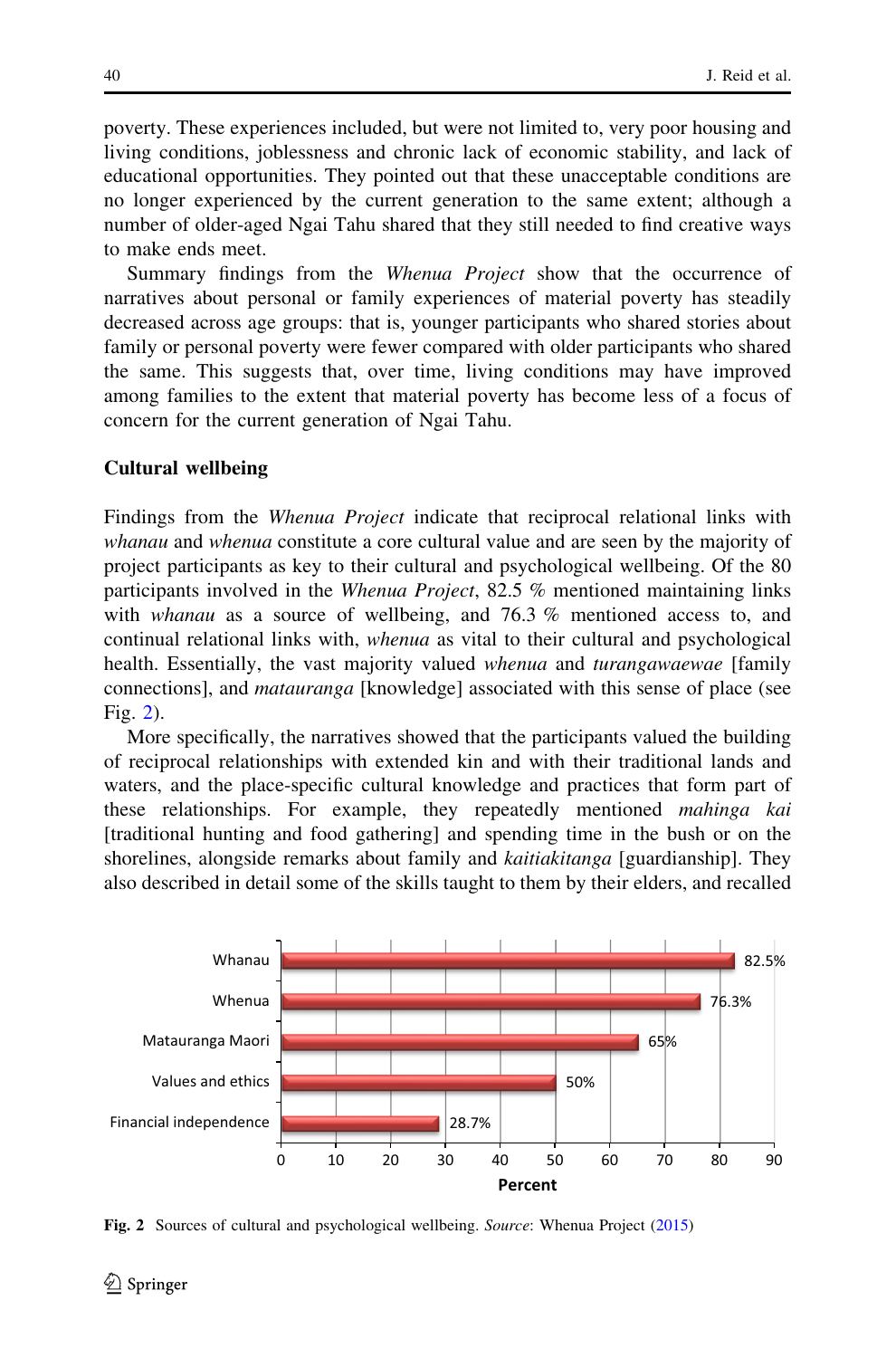<span id="page-10-0"></span>The best place for us was out there [on the land]…It was what was close to our heart. We would go up in the forest…[and] you could pretty much go anywhere…We would spend our days roaming around and going swimming or playing in the rivers and not coming back until dark… [My father] he would talk about his life growing up…and what it was like for him, and that's also how you started to know different places…He'd talk about the different urupa [family burial grounds] that were there… So in the harbour you'd have

|                                                                                          | Ngai Tahu |                        |       | Total Maori |                        |       |
|------------------------------------------------------------------------------------------|-----------|------------------------|-------|-------------|------------------------|-------|
|                                                                                          | Percent   | Confidence<br>interval |       | Percent     | Confidence<br>interval |       |
|                                                                                          |           | Lower                  | Upper |             | Lower                  | Upper |
| Population distribution                                                                  | 9.0       | 8.0                    | 9.9   | 100.0       | 100.0                  | 100.0 |
| Cultural practice                                                                        |           |                        |       |             |                        |       |
| Used a Maori greeting                                                                    | 79.9      | 75.1                   | 84.7  | 83.8        | 82.3                   | 85.3  |
| Watched a Maori television progamme                                                      | 65.9      | 60.6                   | 71.2  | 74.9        | 73.5                   | 76.3  |
| Discussed or explored whakapapa or family<br>history                                     | 61.8      | 56.7                   | 66.8  | 60.5        | 59.0                   | 61.9  |
| Sang a Maori song, haka, gave a mihi, or took<br>part in Maori performing art and crafts | 53.5      | 48.0                   | 59.1  | 56.3        | 55.0                   | 57.6  |
| Wore Maori jewellery                                                                     | 53.2      | 47.4                   | 58.9  | 49.1        | 47.7                   | 50.6  |
| Taught or shared Maori language with others                                              | 45.4      | 39.8                   | 51.1  | 45.8        | 44.4                   | 47.2  |
| Had contact with Maori through social media                                              | 36.5      | 30.5                   | 42.4  | 43.6        | 42.3                   | 44.8  |
| Read a Maori magazine                                                                    | 33.1      | 28.4                   | 37.8  | 25.0        | 23.9                   | 26.2  |
| Learnt culture at a library, museum, or Maori<br>website                                 | 31.5      | 26.4                   | 36.5  | 27.4        | 26.2                   | 28.7  |
| Went to a Maori festival or event                                                        | 28.1      | 23.2                   | 32.9  | 37.2        | 35.7                   | 38.6  |
| Went to a hui (meeting)                                                                  | 26.1      | 21.7                   | 30.6  | 39.1        | 37.7                   | 40.5  |
| Did something else that involved learning the<br>Maori language or culture               | 25.5      | 20.9                   | 30.0  | 25.4        | 24.2                   | 26.6  |
| Listened to a Maori radio station                                                        | 25.3      | 21.0                   | 29.7  | 34.4        | 33.2                   | 35.6  |
| Wore Maori branded clothing                                                              | 24.5      | 19.0                   | 29.9  | 34.6        | 33.2                   | 36.1  |
| Acquired a ta moko (Maori design tattoo) at<br>any time                                  | 8.8       | 6.0                    | 11.7  | 15.0        | 13.9                   | 16.0  |
| Took part in traditional Maori healing or<br>massage                                     | 7.3       | 4.4                    | 10.2  | 10.9        | 10.0                   | 11.7  |
| Was involved in any other practice                                                       | 17.6      | 13.3                   | 22.0  | 17.2        | 16.2                   | 18.2  |

Table 4 Ngai Tahu cultural practice in the previous 12 months

Source: Te Kupenga [\(2013](#page-17-0))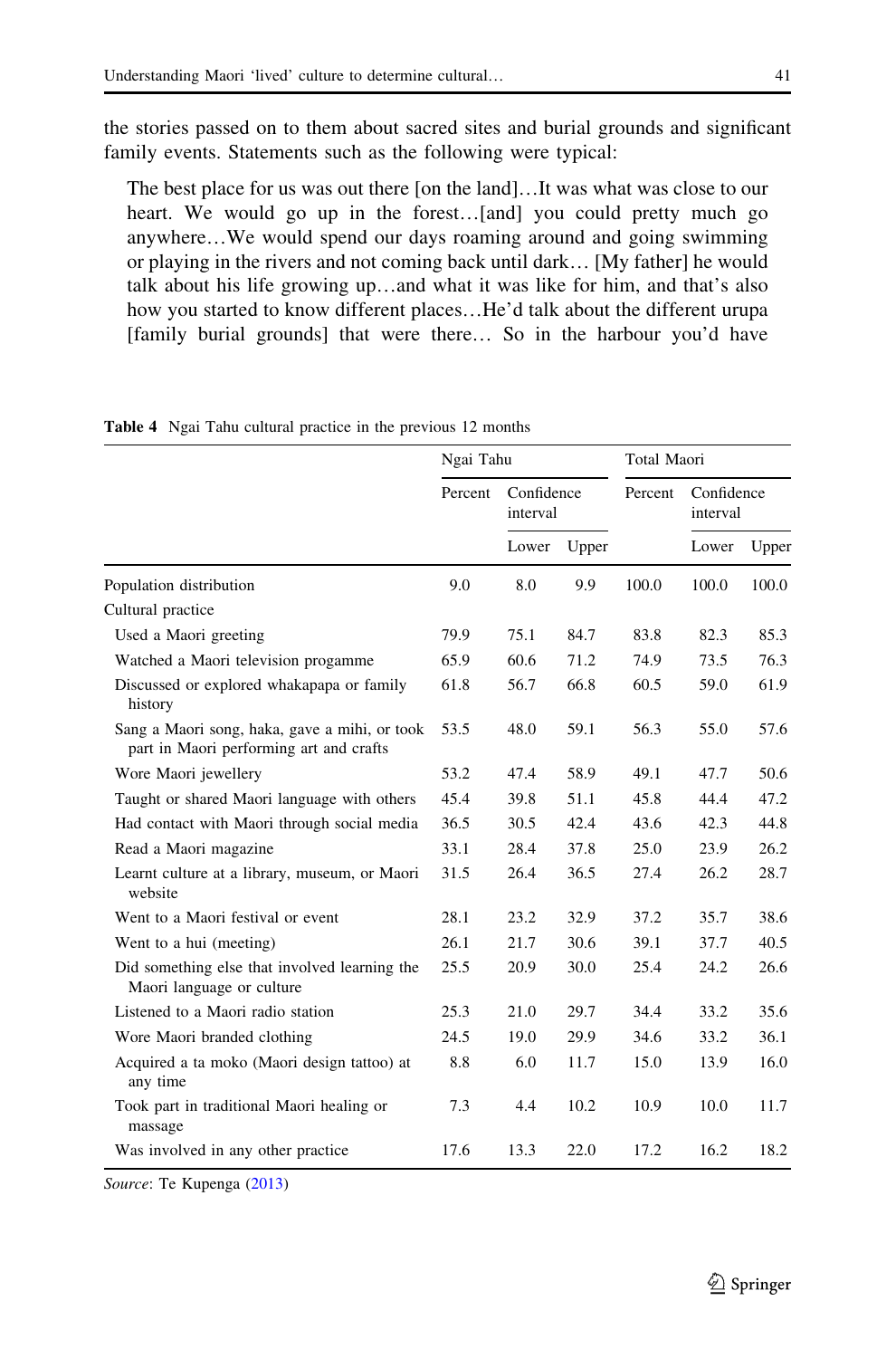different areas for lookouts, so that whanau would live in that place… [Female, 35]

Statements from a number of younger participants also clearly outlined the relationship between being able to retain access to their *whenua* and being able to maintain and grow their *whanau* ties. One participant, for instance, mentioned that:

You need whanau… and even though every year our family grows, we still like to be tight... So all of our kids and all of my brothers and that, and my sister's kids, are close. That's what I learned from our grandparents because they kept their kids close and that… We all used to live in town, [but] we still used to go out there [to the land] all the time… It helps. That's home… [Male, 33]

This is obviously reflected in part of the data contained in the *State of the Nation* report, which indicate that a majority of Ngai Tahu possess strong connections to place and family gathering points (e.g. *marae*). However, if we accept that *whanau* and connections to place are core elements of Ngai Tahu culture, then the data suggesting that nearly two-thirds of Ngai Tahu see no value in their culture, or are ambivalent about it, needs further explication.

# Developing Ngai Tahu measures that capture culture as relational and embodied

Notably, the measures of cultural practice used in the *State of the Nation* suggest that culture is to be understood as 'activities' outside of oneself and, therefore, as something to be engaged in, or participated in for a time, but which is not necessarily an ongoing or complete 'way of being'. This is evidenced in other parts of the survey data where cultural practices are listed as activities in which a person engages (see Table [4](#page-10-0)).

Hamilton and Inwood ([2011\)](#page-17-0) point out that various aspects of census and/or survey design, such as the construction of questions, the process of enumeration and the tabulation of results, and inherent limitations of quantitative research, can have an impact on the nature of the data collected; in this case, a design which measures Maori engagement with a set of practices or activities can pose a challenge. That is, given that culture and/or cultural identity for Ngai Tahu (and for other Maori as well as other Indigenous societies) are embedded within multiple layers of networks and ways of being, government-led census and/or social surveys that attempt to measure and quantify this complexity run the real risk of imposing census categories that are prescriptive and not entirely congruent with Maori 'ways of being' (Axelsson et al. [2011](#page-16-0); Kukutai and Walter [2015;](#page-17-0) Ziker [2011](#page-18-0)). One way of resolving this is to consider culture as a fundamental aspect of identity and selfconcept.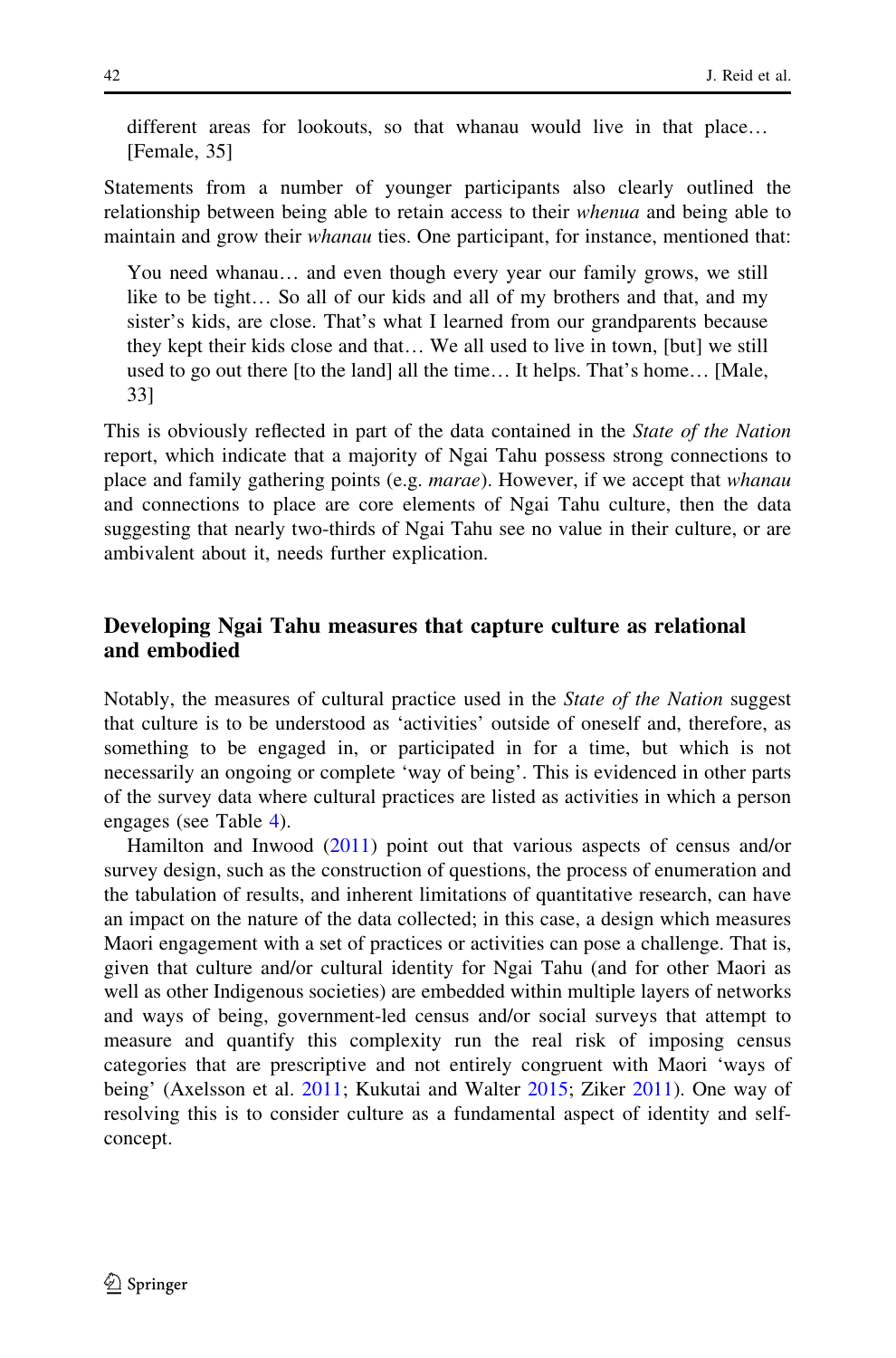Culture, according to Geertz's [\(1979](#page-17-0), p. 89) classical definition is ''an historically transmitted pattern of meanings embodied in symbols, a system of inherited conceptions expressed in symbolic forms by means of which [people] communicate, perpetuate, and develop their knowledge about and their attitudes toward life''. It is, in short, a 'way of life'. Yep [\(2004](#page-18-0), p. 71) defines cultural identity as ''a social construction that gives the individual an ontological status [a sense of 'being'] and expectations for social behaviour [ways of 'acting']''. Culture as an identity, then, gives an individual an understanding of self, a sense of belonging, a system of meaning and a way of acting (Tajfel [1981](#page-17-0)). The State of the Nation report, in measuring culture as simply 'activities' or 'ways of acting' with little consideration to congruency with cultural understandings of self, sense of belonging, or systems of meaning, would have missed this significant link between 'acting' and 'being'.

To examine and understand cultural wellbeing, culture should be considered not just as an outward practice or compendium of activities, but must be understood as having an internalised component that connects to how people understand who they are and how they belong (Ingold [1995\)](#page-17-0). The restricted practice-oriented delineation of 'culture' in current reports of cultural health and wellbeing is even more concerning because it is an outcome of what is commonly referred to in the postcolonial literature as 'othering', where an Indigenous culture is problematised and trivialised by the coloniser to the point that the Indigenous cultural identity is no longer the intrinsic understanding of self or sense of belonging, but rather, is seen as an atavistic auxiliary of extrinsic practices and symbols (Bhabha [1983;](#page-16-0) Said [1979;](#page-17-0) Smith [2013](#page-17-0)). 'Othering' is opposed to an understanding of culture as a 'way of being'—or culture as 'embodied' (Duran and Duran [1995\)](#page-17-0). In effect, through the process of 'othering', the Indigenous cultural identity becomes a 'thing' rather than a 'way', something to be 'engaged with' rather than 'lived as'.

For many Ngai Tahu, the metrics framed as 'cultural activities' in the State of the Nation report have not resonated with their understanding and experience of Ngai Tahu cultural identity, resulting in data which show that almost two-thirds of Ngai Tahu are ambivalent about, or see no importance in, engaging in Maori culture, despite more than half reporting strong connections to marae and turangawaewae. Findings from the Whenua Project indicate that localised food gathering practices of hunting and fishing, being in and from a place (whenua and turangawaewae), and whanau are considered important foundations to Ngai Tahu culture and identity. Consequently, it is suggested that in order to better measure and examine cultural wellbeing, a reframing of culture is necessary, moving culture from merely an activity that is engaged into a 'way of life located in place' that is also a core component of identity (Bird-David [1999](#page-16-0); Ingold [1995;](#page-17-0) Willerslev [2007\)](#page-18-0).

The development of measures for assessing the quality of relationships within and between *whanau* and *whenua* or places of belonging are likely to reveal the level and condition of Ngai Tahu 'lived' culture. Furthermore, determining the various aspects of connection to whenua and whanau will also help reveal the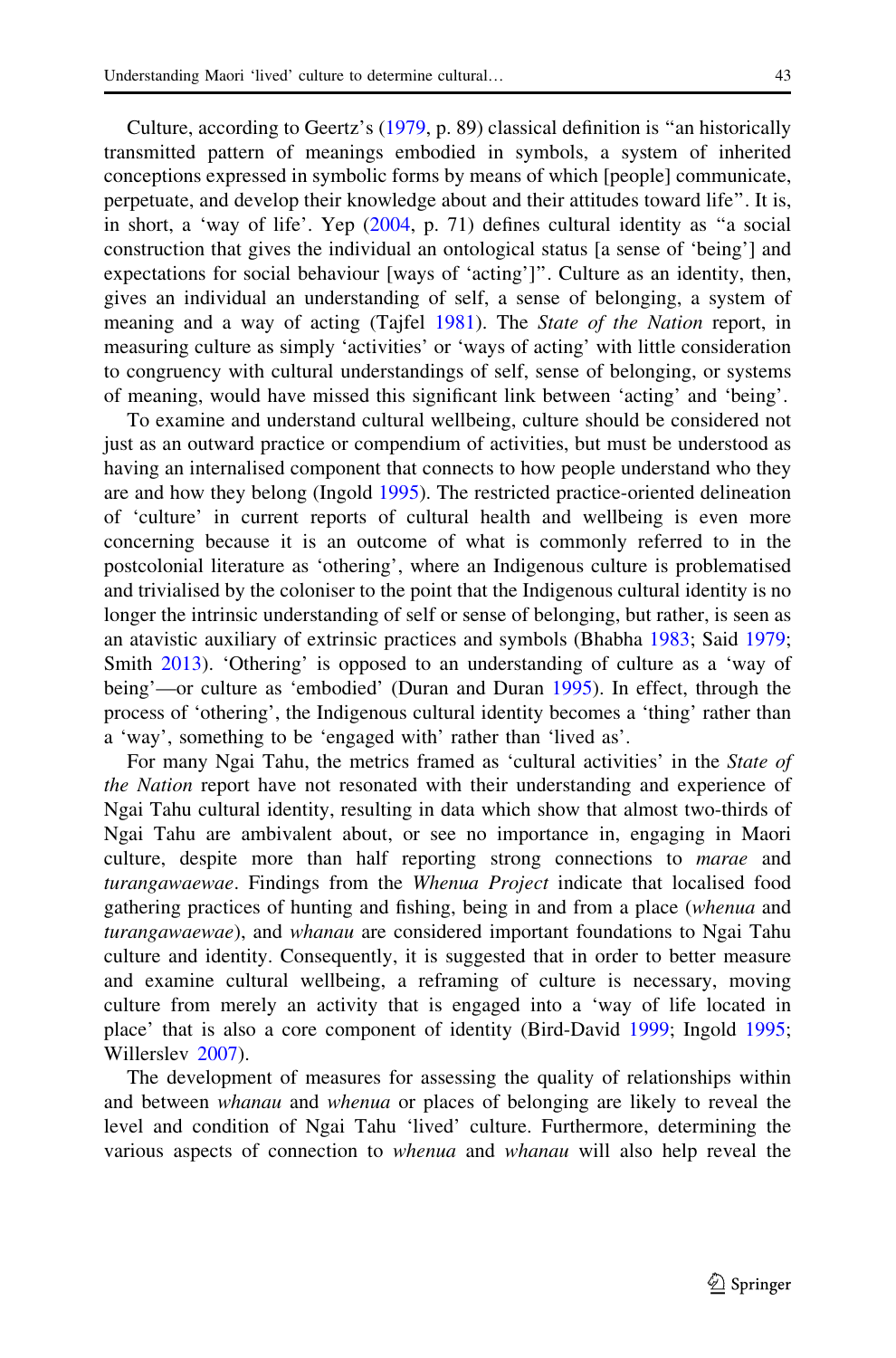<span id="page-13-0"></span>strength of cultural identity and, in turn, personal identity, and related levels of cultural and psychological wellbeing. By understanding that culture is a 'way of life' and a core component of identity, and examining it through a relational epistemology, Maori can develop measuring tools that are able to provide an interconnecting set of results that can more accurately inform cultural and psychological wellbeing. We consider that the main mechanism for measurement would involve determining the quantity and depth of connections between individuals, whanau, and places of symbolic importance.

#### Summary and conclusion

Colonisation has resulted in significant loss of land for Maori in general, and for Ngai Tahu in particular. Nonetheless, whenua or land/place continues to be at the core of Ngai Tahu and Maori culture and identity. Ngai Tahu (and Maori) wellbeing is intimately linked with land/place. While much is known about the impact of the loss of land on economic wellbeing, the long-standing impacts of land loss on cultural wellbeing, and how they may be alleviated and remedied, remains little understood.

Despite significant gaps in organised scholarly knowledge of the impacts of, and solutions to, land loss since the Treaty settlement, Ngai Tahu have determinedly proceeded with efforts to revitalise and develop their culture and economy, and have met with notable levels of success. Data from the *State of the Nation* report show that material wellbeing for Ngai Tahu has improved significantly. Likewise, the narratives from the *Whenua Project* show that the economic impact of land loss on Ngai Tahu through colonisation has been significant; and, that there are ongoing impacts of land loss on cultural and psychological wellbeing. However, from the data and findings of both the *State of the Nation* and the *Whenua Project*, it is clear that there is a need for more nuanced work in the area of cultural and psychological wellbeing. Explicating and developing measures to account for Ngai Tahu experiences of connections to *whenua*, places of symbolic importance, and *whanau* will likely better reveal the vitality and health of 'lived' culture, and, in turn, the strength of cultural identity. A means of measuring lived culture would be to determine the quality and depth of networks and connections between individuals, whanau, and places of symbolic importance.

# Appendix

See Tables [5,](#page-14-0) [6,](#page-15-0) [7](#page-16-0) and [8](#page-16-0).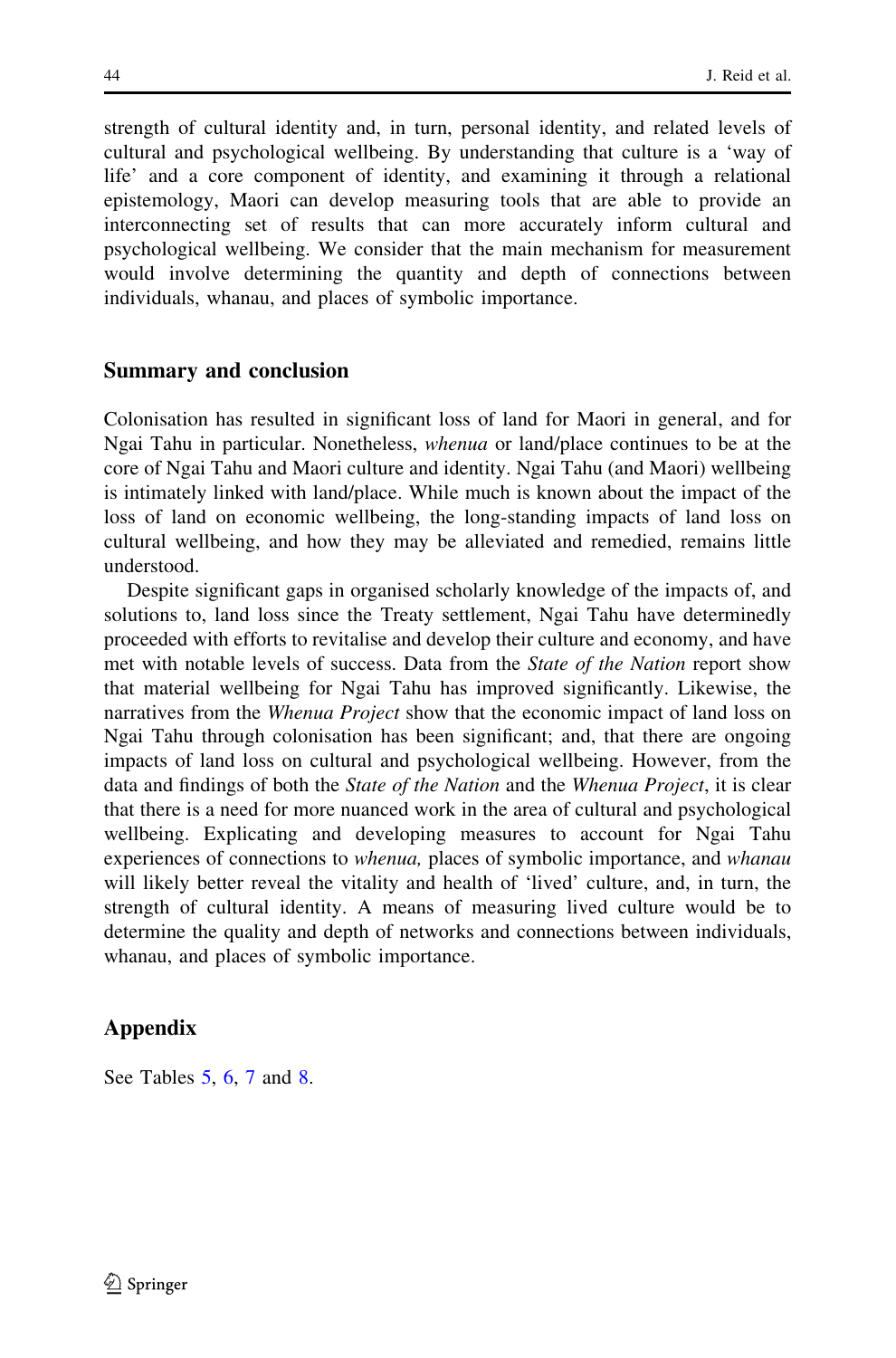<span id="page-14-0"></span>

| Highest qualification                   | Ngai Tahu |         |                 |                | <b>Total Maori</b> |                |         |                          | Total New Zealand |                |          |                  |
|-----------------------------------------|-----------|---------|-----------------|----------------|--------------------|----------------|---------|--------------------------|-------------------|----------------|----------|------------------|
|                                         | 2006      | Percent | 2013            | Percent        | 2006               | Percent        | 2013    | Percent                  | 2006              | Percent        | 2013     | Percent          |
| No qualification                        | 8814      | 28.6    | 8121            | 23.1           | 144,501            | 37.5           | 129,528 | 31.4                     | 708,429           | 26.6           | 628,377  | 22.4             |
| Level 1 certificate                     | 5412      | 17.6    | 5967            | 17.0           | 68,217             | 17.7           | 70,818  | 17.2                     | 394,596           | 14.8           | 389,910  | 13.9             |
| Level 2 certificate                     | 4053      | 13.2    | 4848            | 13.8           | 46,569             | 12.1           | 54,885  | 13.3                     | 306,330           | 11.5           | 320,388  | $\frac{4}{11}$   |
| Level 3 certificate                     | 3240      | 10.5    | 4146            | 11.8           | 37,185             | 9.6            | 47,046  | $\frac{4}{11}$           | 247,674           | 9.3            | 289,062  | $\approx$        |
| Level 4 certificate                     | 3126      | 10.2    | 3624            | 10.3           | 34,599             | $\overline{6}$ | 38,178  | 9.3                      | 286,599           | 10.8           | 291,975  |                  |
| Level 5 or 6 diploma                    | 2478      | 8.0     | 2892            | 8.2            | 24,756             | 6.4            | 27,225  | 6.6                      | 268,362           | 10.1           | 278,094  |                  |
| Bachelors/level 7 qualification         | 2769      | 0.6     | 4029            | $\frac{5}{11}$ | 23,247             | 6.0            | 33,372  | $\overline{\phantom{0}}$ | 315,846           | 11.9           | 408,441  | 14.6             |
| Honours degree/postgrad diploma         | 477       | 1.5     | 810             | 2.3            | 3282               | $_{0.9}$       | 5826    | $\overline{14}$          | 55,461            | $\overline{c}$ | 86,601   |                  |
| Master's degree                         | 348       |         | 561             | 1.6            | 2820               | 0.7            | 4353    | $\Xi$                    | 59,706            | 2.2            | 83,949   | $\overline{3.0}$ |
| Doctoral degree                         | ∞         |         | 147             | $\ddot{0.4}$   | 489                |                | 819     | 0.2                      | 16,770            | 0.6            | 22,314   |                  |
| Overseas secondary school qualification | 117       | े<br>२  | $\overline{14}$ | $\ddot{0.4}$   | 1779               | 0.5            | 2091    | 0.5                      | 172,590           | 5              | 201,519  |                  |
| Total                                   | 30,918    |         | 35,289          |                | 387,438            |                | 414,141 |                          | 1832,357          |                | ,000,633 |                  |
|                                         |           |         |                 |                |                    |                |         |                          |                   |                |          |                  |

Table 5 Ngai Tahu aged 15 Table 5 Ngai Tahu aged 15+ years, educational achievement expressed as highest qualification achieved, 2006-2013 years, educational achievement expressed as highest qualification achieved, 2006–2013

Source: NZ Census (2013) Source: NZ Census ([2013\)](#page-17-0)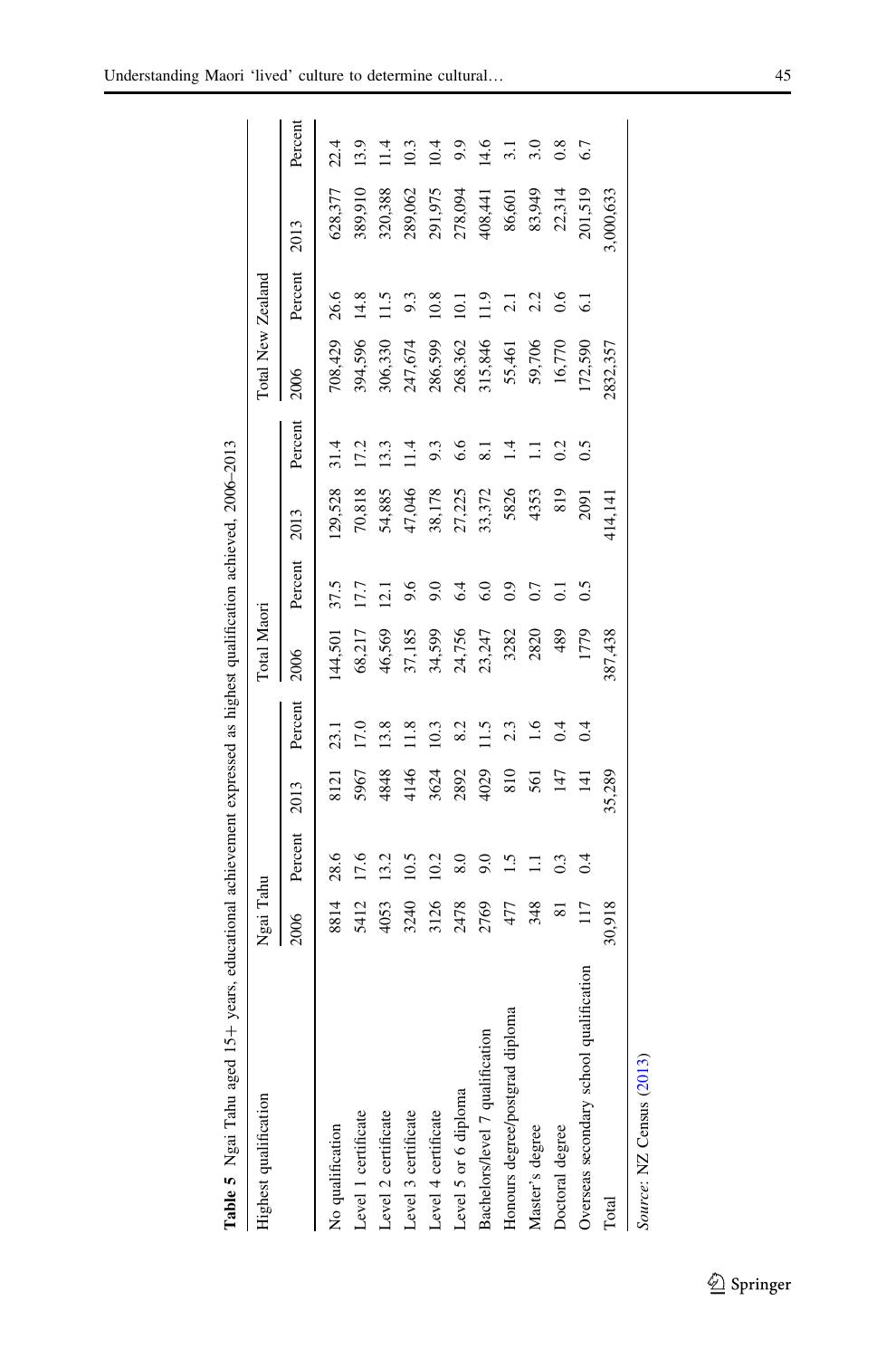<span id="page-15-0"></span>

|           |                          |                    | Table 6 Ngai Tahu aged 15+ years, employment status by functional age and sex |      |                    |                  |                 |                      |                  |            |      |                |        |                     |        |
|-----------|--------------------------|--------------------|-------------------------------------------------------------------------------|------|--------------------|------------------|-----------------|----------------------|------------------|------------|------|----------------|--------|---------------------|--------|
| Age       |                          | Employed full-time |                                                                               |      | Employed part-time |                  |                 | Unpaid family worker |                  | Unemployed |      |                |        | Not in labour force |        |
|           |                          | $\mathbf{r}$       | Total                                                                         | Σ    | $\mathbf{r}$       | Total            | $\mathbf{z}$    | $\frac{1}{\sqrt{2}}$ | Total            | $M$ F      |      | Total          | $\geq$ | $\mathbb{L}$        | Total  |
| $15 - 44$ |                          | 6168 4959          | 11,127                                                                        | 969  | 2976               | 3945             | $\mathcal{S}^9$ | 135                  | 204              | 714        | 1098 | 1812           | 2088   | 3564                | 5652   |
| 45-64     | 3651                     | 3366               | 7017                                                                          | 312  | 1299               | $\overline{161}$ | 63              | 87                   | $\overline{150}$ | 171        | 258  | 429            | 648    | 1221                | 1869   |
| $65+$     |                          |                    | 546                                                                           | 177  | 255                | 432              | 33              | 27                   | 8                |            |      | $\frac{15}{2}$ | 1002   | 1608                | 2610   |
| Total     | 10,173 8517              |                    | 18,690                                                                        | 1458 | 4530               | 5988             | 165             | 249                  | 414              | 894        | 1362 | 2256           | 3738   | 6393                | 10,131 |
|           | Source: NZ Census (2013) |                    |                                                                               |      |                    |                  |                 |                      |                  |            |      |                |        |                     |        |

| į                      |
|------------------------|
|                        |
| unctional are and cov- |
|                        |
|                        |
|                        |
| $\cdots$<br>;<br>;     |
| ł                      |
| i<br>:                 |
| í<br>I                 |
|                        |
| י<br>ו<br>Í            |

 $\underline{\textcircled{\tiny 2}}$  Springer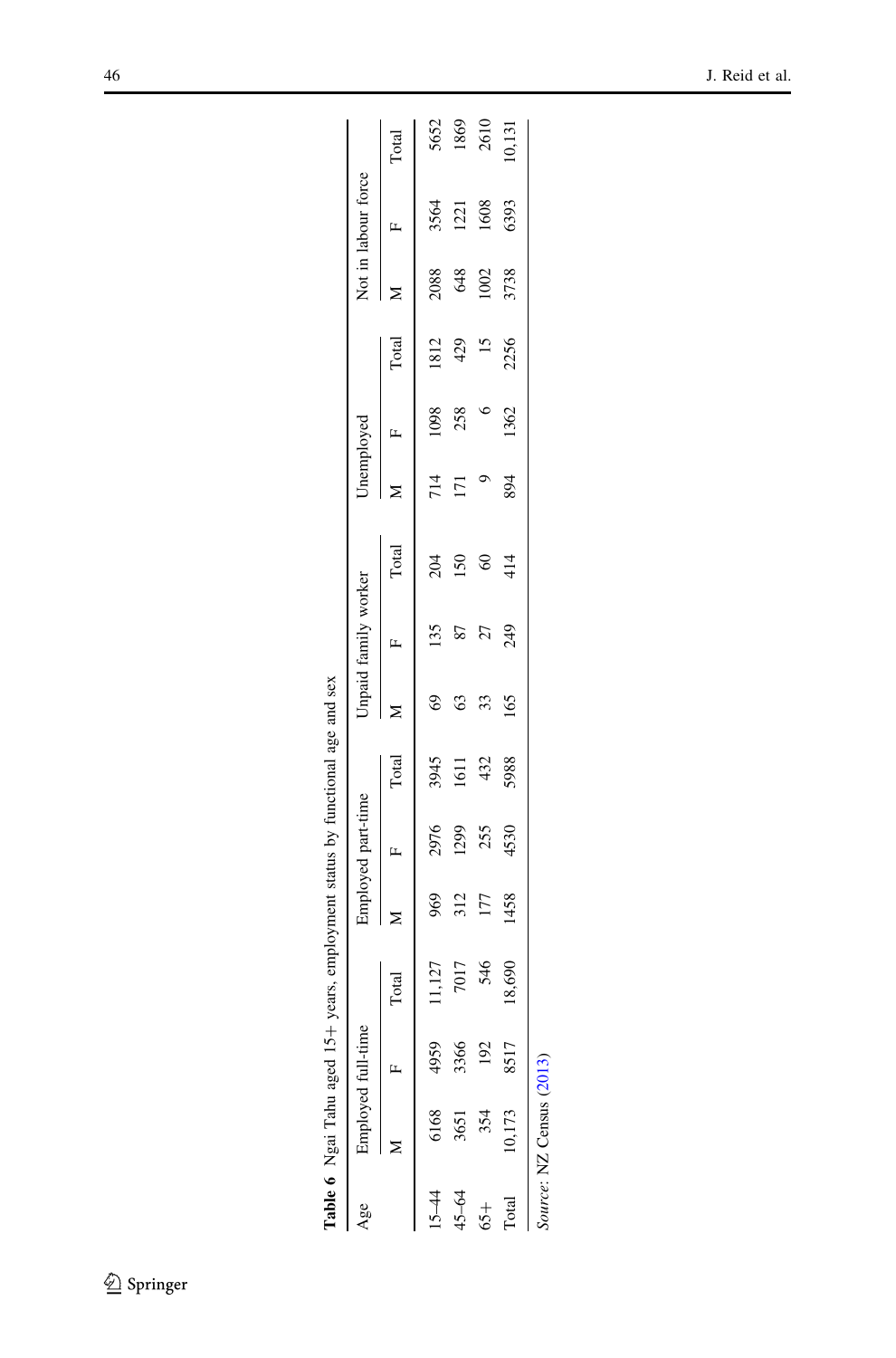|                   | Couple-only<br>household |                    | Single-parent<br>family |                    |        | Two-parent family  | Multi-family |                    |
|-------------------|--------------------------|--------------------|-------------------------|--------------------|--------|--------------------|--------------|--------------------|
|                   | Actual                   | Jensen<br>adjusted | Actual                  | Jensen<br>adjusted | Actual | Jensen<br>adjusted | Actual       | Jensen<br>adjusted |
| Loss              | 18                       | 18                 | 6                       | 9                  | 12     | 12                 | 6            | 6                  |
| Zero              | 12                       | 9                  | 21                      | 21                 | 18     | 15                 |              |                    |
| $$1 - 30,000$     | 537                      | 531                | 876                     | 912                | 285    | 654                | 117          | 306                |
| \$30,001-50,000   | 1206                     | 1200               | 522                     | 543                | 801    | 1794               | 282          | 495                |
| \$50,001-70,000   | 1068                     | 1071               | 249                     | 195                | 1497   | 2076               | 318          | 621                |
| \$70,001-100,000  | 1701                     | 1713               | 156                     | 156                | 2304   | 2073               | 537          | 732                |
| \$100,001-150,000 | 1308                     | 1317               | 51                      | 51                 | 2157   | 1233               | 810          | 543                |
| $$150.001+$       | 717                      | 717                | 30                      | 27                 | 1344   | 549                | 828          | 198                |

<span id="page-16-0"></span>Table 7 Number of Ngai Tahu families by household income, 2013

Source: NZ Census ([2013](#page-17-0)) and Ngai Tahu State of the Nation [\(2015](#page-17-0))

Table 8 Ngai Tahu aged 15+ years, home ownership, 2013

|                                | Ngai Tahu |          | Total Maori |       | Total New Zealand |       |
|--------------------------------|-----------|----------|-------------|-------|-------------------|-------|
| Own/partly own usual residence | 15,579    | 42.3 $%$ | 138,273     | 31.2% | 1.590.546         | 49.8% |
| Do not own usual residence     | 21,276    |          | 305,172     |       | 1,603,011         |       |
| Total                          | 36.855    |          | 443,445     |       | 3,193,557         |       |

Source: NZ Census ([2013](#page-17-0))

## References

- Adelson, N. (2005). The embodiment of inequality: Health disparities in Aboriginal Canada. *Canadian* Journal of Public Health, 96, S45–S61.
- Anderson, A. (1998). The Welcome of Strangers: An ethnohistory of southern Maori A.D. 1650–1850. Dunedin: University of Otago Press.
- Atkinson, J. (2002). Trauma trails: Recreating song lines: The Transgenerational effects of trauma in Indigenous Australia. Melbourne: Spinifex Press.
- Axelsson, P., & Skold, P. (2011). Introduction. In P. Axelsson & P. Skold (Eds.), Indigenous peoples and demography: The complex relations between identity and statistics (pp. 1–14). New York: Berghahn Books.
- Axelsson, P., Skold, P., Ziker, J. P., & Anderson, D. G. (2011). Epilogue: From Indigenous demographics to an Indigenous demography. In P. Axelsson & P. Skold (Eds.), Indigenous peoples and demography: The complex relations between identity and statistics (pp. 295–308). New York: Berghahn Books.
- Bhabha, H. K. (1983). The other question … Homi K. Bhabha reconsiders the stereotype and colonial discourse. Screen, 24(6), 18–36.
- Bird-David, N. (1999). Animism revisited: Personhood, environment and relational epistemology. Current Anthropology, 40S, S67–S91.
- Brave Heart, M. Y. H. (2003). The historical trauma response among natives and its relationship with substance abuse: A Lakota illustration. Journal of Psychoactive Drugs, 35(1), 7–13.
- Cernea, M. (2004). Impoverishment risks, risk management, and reconstruction: A model of population displacement and resettlement. In Paper presented at the UN Symposium on hydropower and sustainable development, Beijing, China.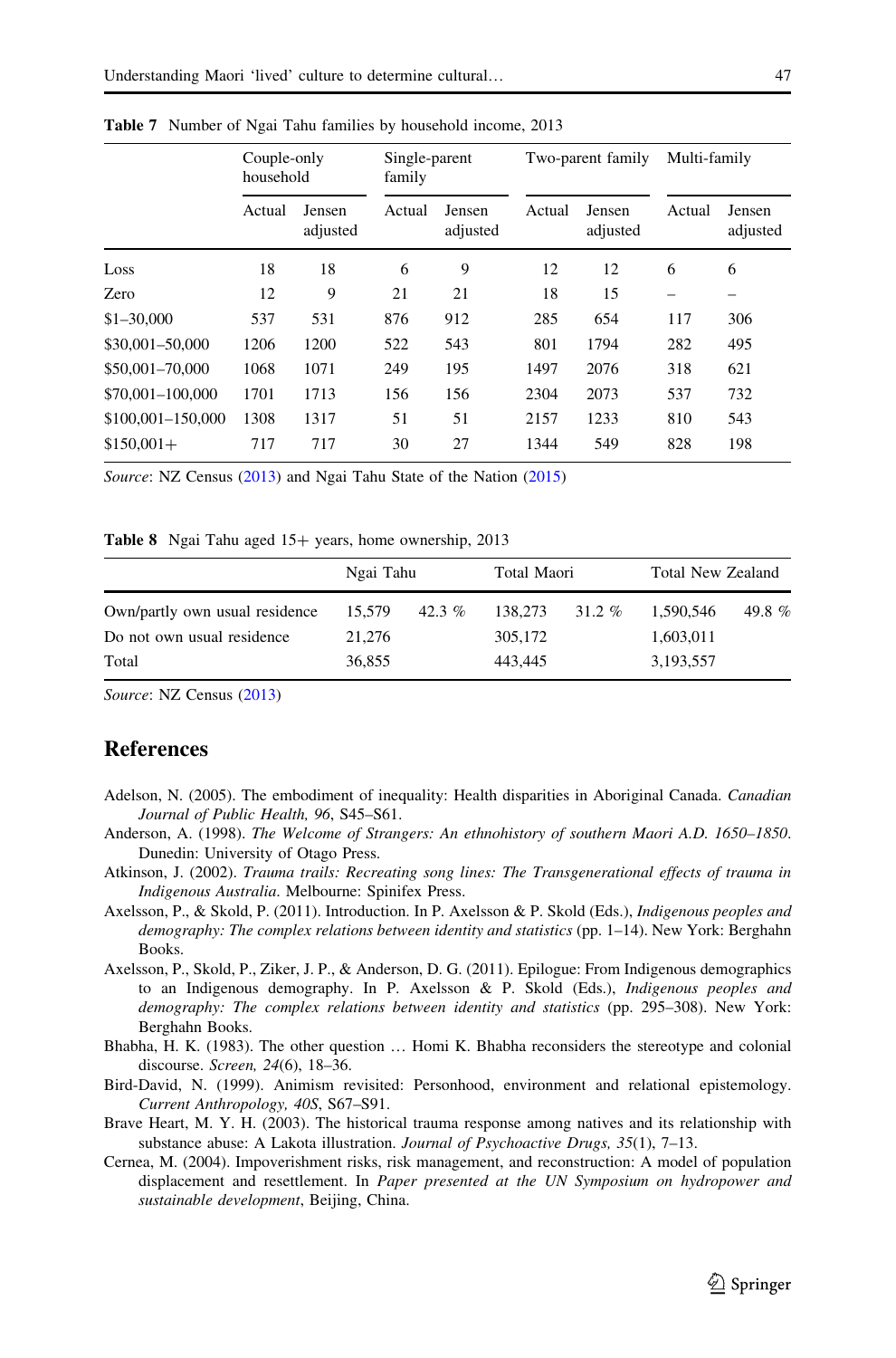- <span id="page-17-0"></span>Cooke, M., Mitrou, F., Lawrence, D., Guimond, E., & Beavon, D. (2007). Indigenous wellbeing in four countries: An application of the UNDP's Human Development Index to Indigenous Peoples in Australia, Canada, New Zealand, and the United States. BMC International Health and Human Rights, 7(9). doi[:10.1186/14772-698X-7-9.](http://dx.doi.org/10.1186/14772-698X-7-9)
- Duran, E., & Duran, B. (1995). Native American postcolonial psychology. Albany: State University of New York Press.
- Evans-Campbell, T. (2008). Historical trauma in American Indian/Native Alaska communities: A multilevel framework for exploring impacts on individuals, families and communities. Journal of Interpersonal Violence, 23, 316–338.
- Evison, H. (1997). The long dispute: Maori land rights and European colonisation in southern NZ. Christchurch: Canterbury University Press.
- Fisher, M. (2015). Balancing Rangatiratanga and Kawanatanga: Waikato-Tainui and Ngai Tahu's Treaty Settlement Negotiations with the Crown. Ph.D. Thesis, Victoria University of Wellington.
- Gebre, Y. (2003). Resettlement and the unnoticed losers: Impoverishment disasters among the Gumz in Ethiopia. Human Organization, 62(1), 50–61.
- Geertz, C. (1979). Religion as a cultural system. In C. Geertz (Ed.), The interpretation of cultures (pp. 87–125). New York: Basic Books.
- Gracey, M., & King, M. (2009). Indigenous health part 1: Determinants and disease patterns. Lancet, 374, 65–75.
- Hamilton, M. A., & Inwood, K. (2011). The Aboriginal population and the 1891 Census of Canada. In P. Axelsson & P. Skold (Eds.), Indigenous peoples and demography: The complex relations between identity and statistics (pp. 95-116). New York: Berghahn Books.
- Hill, R. S. (2009). Maori and the State: Crown–Maori Relations in New Zealand/Aotearoa, 1950–2000. Wellington: Victoria University Press.
- Ingold, T. (1995). The perception of the environment: Essays on livelihood, dwelling and skill. London: Routledge.
- King, M., Smith, A., & Gracey, M. (2009). Indigenous health part 2: The underlying causes of the health gap. Lancet, 374, 76–85.
- Kukutai, T., & Rarere, M. (2013). Tracking patterns of tribal identification in the New Zealand Census, 1991 to 1996. New Zealand Population Review, 39, 1–24.
- Kukutai, T., & Rarere, M. (2015). Te Ao Hurihuri: Iwi Identification in the Census (NIDEA Brief, No. 5). University of Waikato: National Institute of Demographic and Economic Analysis.
- Kukutai, T., & Walter, M. (2015). Recognition and indigenizing official statistics: Reflections from Aotearoa New Zealand and Australia. Statistical Journal of the IAOS, 31(2), 317–326.
- Ngai Tahu Deed of Settlement. (1997). Deed of settlement: Parties Te Runanga o Ngai Tahu and Her Majesty the Queen in right of New Zealand. Wellington: Office of Treaty Settlements.
- Ngai Tahu State of the Nation. (2015). Te Runanga o Ngai Tahu, Christchurch, New Zealand. Retrieved from [https://www.ngaitahuresearch.co.nz/state-of-the-nation/.](https://www.ngaitahuresearch.co.nz/state-of-the-nation/)
- O'Malley, V. (2014). Beyond the Imperial Frontier: The contest for Colonial New Zealand. Wellington: Bridget Williams Books.
- Orange, C. (2014). An illustrated history of the Treaty of Waitangi. Wellington: Bridget Williams Books. Said, E. (1979). Orientalism. New York: Vintage.
- Smith, L. T. (2013). Decolonising methodologies: Research and indigenous peoples (2nd ed.). New York: Zed Books.
- Statistics New Zealand. (2013). 2013 Census of Population and Dwellings. Retrieved from [http://www.](http://www.stats.govt.nz/Census/2013-census.aspx) [stats.govt.nz/Census/2013-census.aspx.](http://www.stats.govt.nz/Census/2013-census.aspx)
- Statistics New Zealand. (2013). Te Kupenga 2013. Retrieved from [http://www.stats.govt.nz/browse\\_for\\_](http://www.stats.govt.nz/browse_for_stats/people_and_communities/maori/TeKupenga_HOTP13.aspx) [stats/people\\_and\\_communities/maori/TeKupenga\\_HOTP13.aspx.](http://www.stats.govt.nz/browse_for_stats/people_and_communities/maori/TeKupenga_HOTP13.aspx)
- Strang, V. (2004). Close encounters of the Third World kind: Indigenous knowledge and relations to land. In A. Bicker, P. Sillitoe, & J. Potter (Eds.), Development and local knowledge (pp. 93–117). New York: Routledge.
- Strathern, M. (1988). The gender of the gift: Problems with women and problems with society in Melanesia. Berkeley: University of California Press.
- Tajfel, H. (1981). Human groups and social categories. Cambridge: Cambridge University Press.
- Tau, T. (2000). Ngai Tahu—From 'Better be dead and out of the way' to 'Be seen and to belong'. In J. Cookson & G. Dunstall (Eds.), Southern Capital, Christchurch: Towards a City Biography (pp. 222–247). Christchurch: Canterbury University Press.